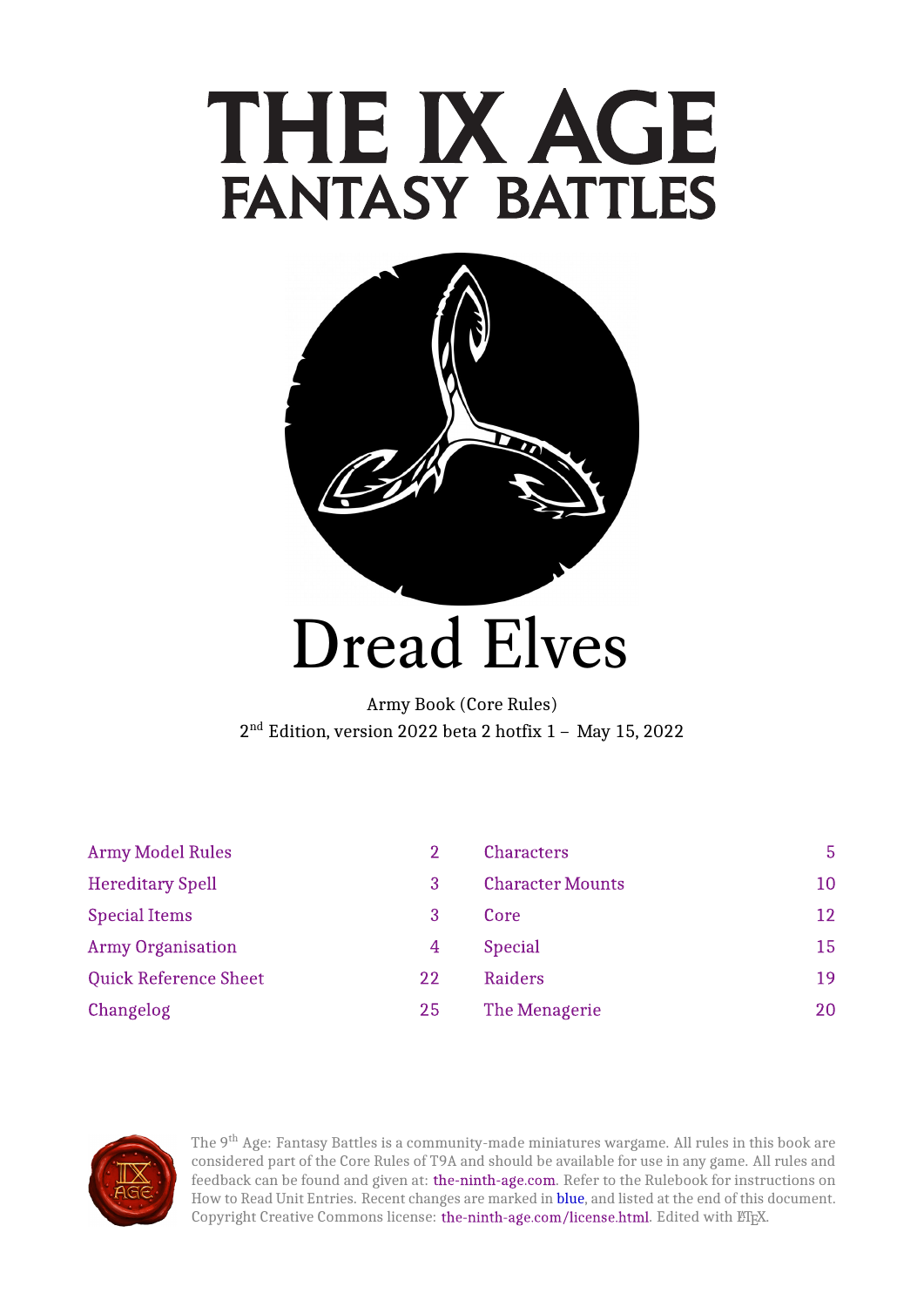# **Army Model Rules**

### <span id="page-1-0"></span>**Universal Rules**

### **Academy Training**

Units consisting entirely of Infantry models with more than half of their models with Academy Training are considered Academy Trained. While within 8" of one or more other non-Fleeing models with Academy Training from one or more other friendly units, Academy Trained units:

- Gain **Devastating Charge (+1″ Adv)** when declaring their first Charge in any Charge Phase. The effect lasts until the end of the Charge Phase. Characters without Academy Training that Charge out of the unit are not affected.
- Count as having one additional Full Rank for the purpose of Steadfast and Disrupted if they have at least one Full Rank.

### **Coastal Predator**

The model gains **Strider (Water Terrain)**. In addition, while the centre of the model's base is inside a Water Terrain Feature, the model gains **Devastating Charge (+2″ Adv)** and **Hard Target (1)**.

### **Hunting Bolas**

The roll for Flee Distance of enemy units that Break from Combat while in base contact with one or more models with Hunting Bolas is subject to Minimised Roll.

### **Professional Courtesy**

The model cannot join units that contain another model from the same unit entry.

### **Scent of Blood**

The model gains **Fearless** and **Frenzy** while Engaged in Combat. In addition, the model gains Devastating Charge (+1″ Adv) for Charges against units that have at least one Health Pool that contains fewer Health Points than it did when the unit was deployed or otherwise entered the Battlefield for the first time.

### **Attack Attributes**

### **Artistry of Death** – Close Combat

The attack gains +1 to wound. Attacks with Artistry of Death lose Ruthless Efficiency if they had it.

### **Ruthless Efficiency** – Close Combat

The attack gains +1 to wound during the First Round of Combat.

### **Armoury**

**Kraken's Hide** – Armour Equipment

If on foot, The wearer gains +1 Armour and Coastal Predator.

### **Repeater Crossbow** – Shooting Weapon

Range 18″, Shots 2, Str 3, AP 0. When shooting from Short Range, the weapon gains +1 Armour Penetration.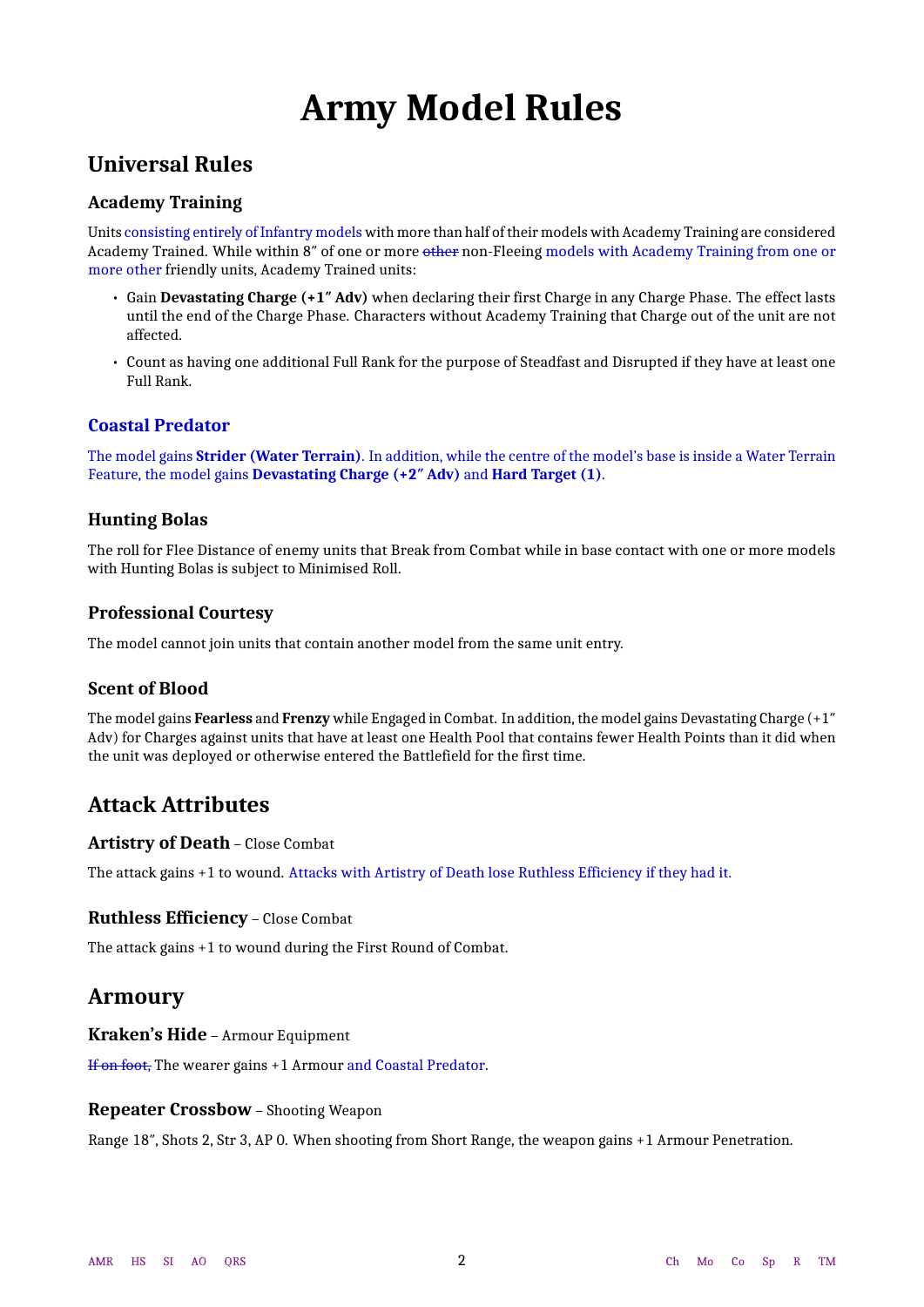### **Repeater Handbow [X]** – Shooting Weapon

Range 12″, Shots X, Str 3, AP 0, **Accurate**, **Quick to Fire**. When shooting from Short Range, the weapon gains +1 Armour Penetration.

**Blades of Darag** – Close Combat Weapon

<span id="page-2-0"></span>**Two-Handed**. While using this weapon, the model part gains +1 Attack Value, and attacks made with this weapon become **Magical Attacks**. If at least one model in the model part's unit is the target of one or more friendly non-Attribute Spells with duration One Turn, the Strength of attacks made with this weapon is **always** set to 5 for as long as the spell's effect is applied. This weapon cannot be enchanted.

# **Hereditary Spell**

<span id="page-2-1"></span>*Casting Value Range Type Duration Effect*

### **H Curse of the Phantom Queen**

You gain one Veil Token that is not removed when the spell ends. When an enemy unit inflicts one or more Health Point losses on a friendly unit within 18″ of the Caster, you may discard up to two Veil Tokens from your Veil Token pool. For every discarded Veil Token, the enemy unit immediately suffers D3+1 hits with Strength 4, Armour Penetration 2, and Magical Attacks. These hits are considered Ranged Attacks.

# **Special Items**

### <span id="page-2-3"></span><span id="page-2-2"></span>**Weapon Enchantments**

| <b>Lacerating Touch</b>                            | 60 pts |
|----------------------------------------------------|--------|
| Enchantment: Paired Weapons.                       |        |
| Attacks made with this weapon become Magical At-   |        |
| tacks and gain +2 Armour Penetration. While using  |        |
| this weapon, the wielder gains +2 Attack Value and |        |
| Fear.                                              |        |
|                                                    |        |
| <b>Mastery of Slaughter</b>                        | 55 pts |

Enchantment: Spear. Attacks made with this weapon become **Magical Attacks** and gain **Artistry of Death**, **Battle Focus**, **Lethal Strike**, and **Multiple Wounds (2)**.

#### **Transcendence** 50 pts

Enchantment: Lance.

Attacks made with this weapon become **Magical Attacks**. For each unsaved wound inflicted on enemy models with this weapon, the wielder gains +1 Strength and +1 Armour Penetration for the rest of the game, up to a maximum of +2 each.

### **Crippling Frost** 45 pts

Enchantment: Great Weapon.

Attacks made with this weapon become **Magical Attacks**. In addition, enemy units in base contact with the bearer's model suffer −2 Defensive Skill.

#### **Pride of Gar Daecos** 30 pts

Enchantment: Halberd.

While using this weapon, the wielder gains +1 Attack Value, and attacks made with this weapon become **Divine Attacks** and **Magical Attacks**.

### **Armour Enchantments**

**Seal of the Republic** 45 pts

Models on foot only.

Enchantment: Heavy Armour.

For each unsaved wound inflicted on enemy models with the wearer's Close Combat Attacks, the wearer gains +1 Armour for the rest of the game.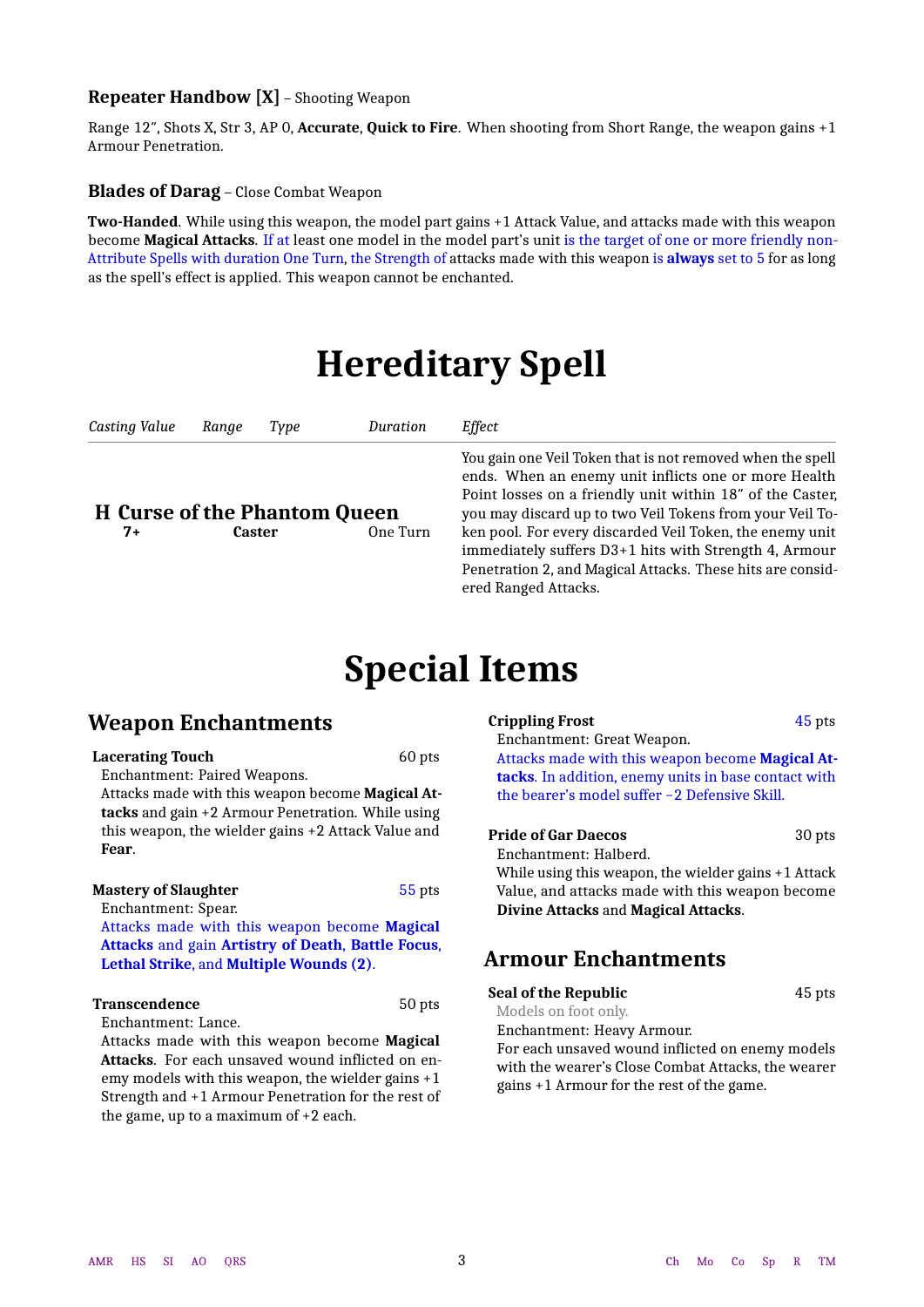### **Banner Enchantments**

**Caedhren's Pennon** 80 pts Infantry models in the bearer's unit gain **Scent of Blood** and **Swiftstride**.

#### **Executioner's Icon** 55 pts

The bearer and R&F model parts with Ruthless Efficiency in the bearer's unit gain **Artistry of Death** and lose Ruthless Efficiency.

#### **Eye of the Gorgon** 50 pts

Cannot be taken by units that count toward Core.

The bearer gains **Petrifying Stare** (see [Gorgons](#page-16-0) unit). Enemy units in base contact with the bearer **must** reroll successful Discipline Tests.

### **Artefacts**

**Mask of the War Crow** 60 pts The bearer's unit gains **Fear**. In addition, the bearer and any friendly unit that contains one or more models with Fear within 6″ of the bearer's unit **must** reroll natural to-wound rolls of '1' with its Close Combat Attacks.

**Moithir's Mirror** 60 pts The bearer gains **Aegis (5,+ against Melee Attacks)**. In addition, at Initiative Step 0 of a Round of Combat in whichif one or more Melee Attacks are allocated towards or distributed onto the bearer's model (including Initiative Step 0), the bearer inflicts D3+1 hits with Strength 4, Armour Penetration 2, and Magical Attacks on the attacking model's unitat Initiative Step 0. This is considered a Special Attack.

### **Ring of the Obsidian Thrones** 50 pts

Cannot be taken by Warlock Outcasts.

Friendly Break Tests and friendly Panic Tests taken within 6″ of the bearer are subject to Minimised Roll.

#### **Seal of the 9<sup>th</sup> Fleet** 50 pts

Silexian Officers only. If the bearer's unit consists entirely of Infantry models, it is considered Academy Trained.

#### **Ceinran's Scales** 40 pts

Wizards only. The bearer can cast *The Wheel Turns* (Witchcraft) as a Bound Spell with Power Level (4/8).

#### **Beastmaster's Whistle** 30 pts

Beastmasters only.

One use only. May be activated at the start of any friendly Charge Phase. Charge Range rolls of friendly Manticores and models with Type Beast within 12″ of the bearer are subject to Maximised Roll until the end of the Charge Phase.

# **Army Organisation**

<span id="page-3-1"></span><span id="page-3-0"></span>

**Characters** Max. 40%



**Special** No limit

**Core** Min. 25%



**Raiders** Max. 20%



**The Menagerie** Max. 30%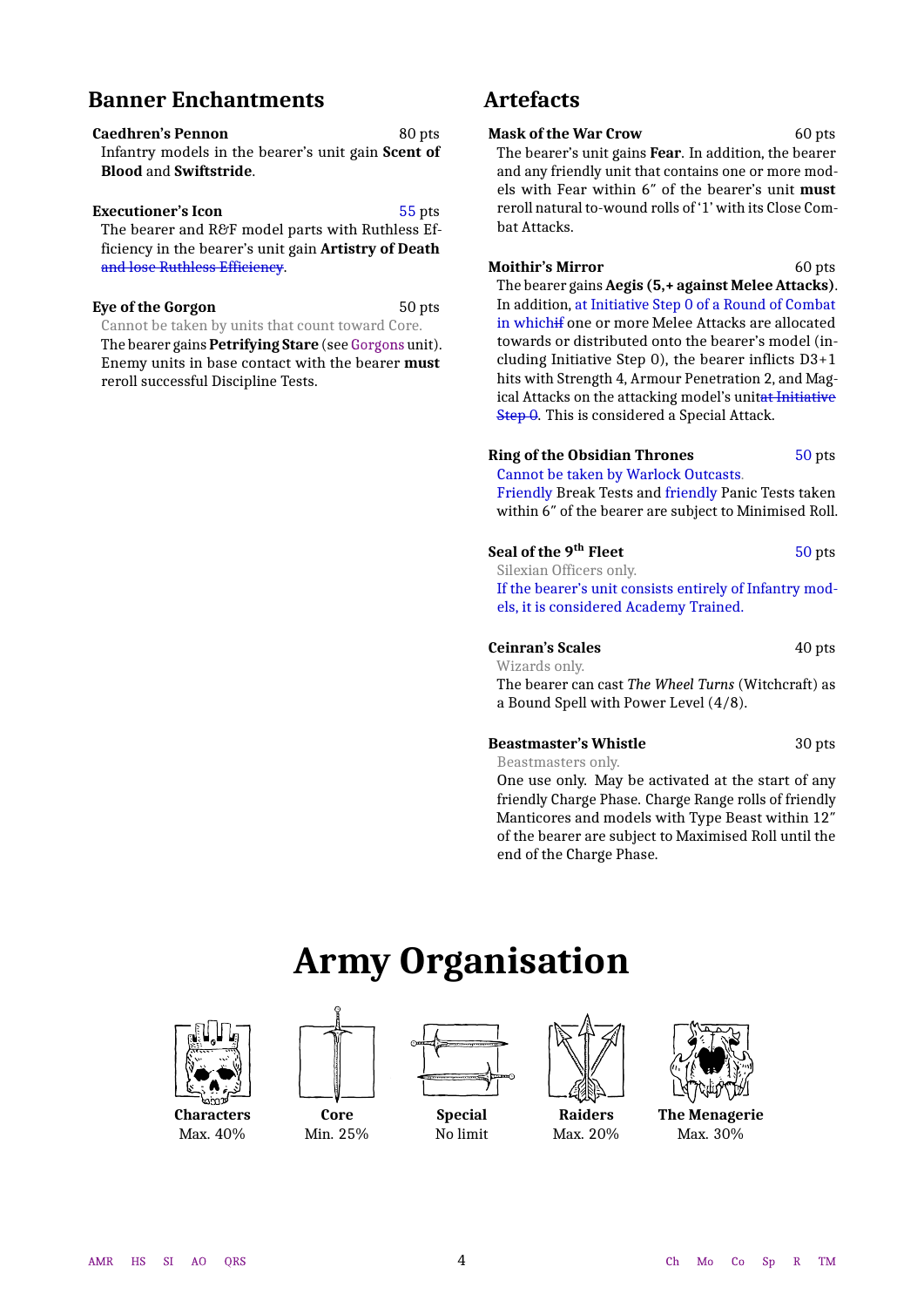# **Characters** (Max. 40%)

<span id="page-4-1"></span><span id="page-4-0"></span>

*Height* Standard

**Dread Prince** single model *Type* Infantry *Base* 20×20 mm *Global Adv Mar Dis Model Rules* **5″ 10″ 9** *Defensive HP Def Res Arm* **3 7 3 0** Heavy Armour *Offensive Att Off Str AP Agi* Dread Prince **4 8 4 1 8 Deadly Riposte**, Lightning Reflexes, Ruthless Efficiency *Model Rules*

**Deadly Riposte:** Attack Attribute – Close Combat. For each enemy Close Combat Attack allocated towards the model for which a natural '1' is rolled to hit, the Dread Prince **must** perform a Close Combat Attack at the same Initiative Step 0 that **must** be allocated towards the model (or Health Pool) that rolled the '1' to hit. If this is not possible, ignore the effect.

| Options -                    | $pts-$    |
|------------------------------|-----------|
| Special Items                | up to 200 |
| Kraken's Hide (on foot only) | 20        |
| Shield                       | 10        |
| One choice only:             |           |
| Paired Weapons               | 5         |
| Great Weapon                 | 10        |
| Halberd                      | 10        |
| Lance                        | 15        |
| -Mount Options -             | $pts-$    |
| Daeb Raptor                  | 50        |
| Elven Horse                  | 55        |
| Raptor Chariot               | 100       |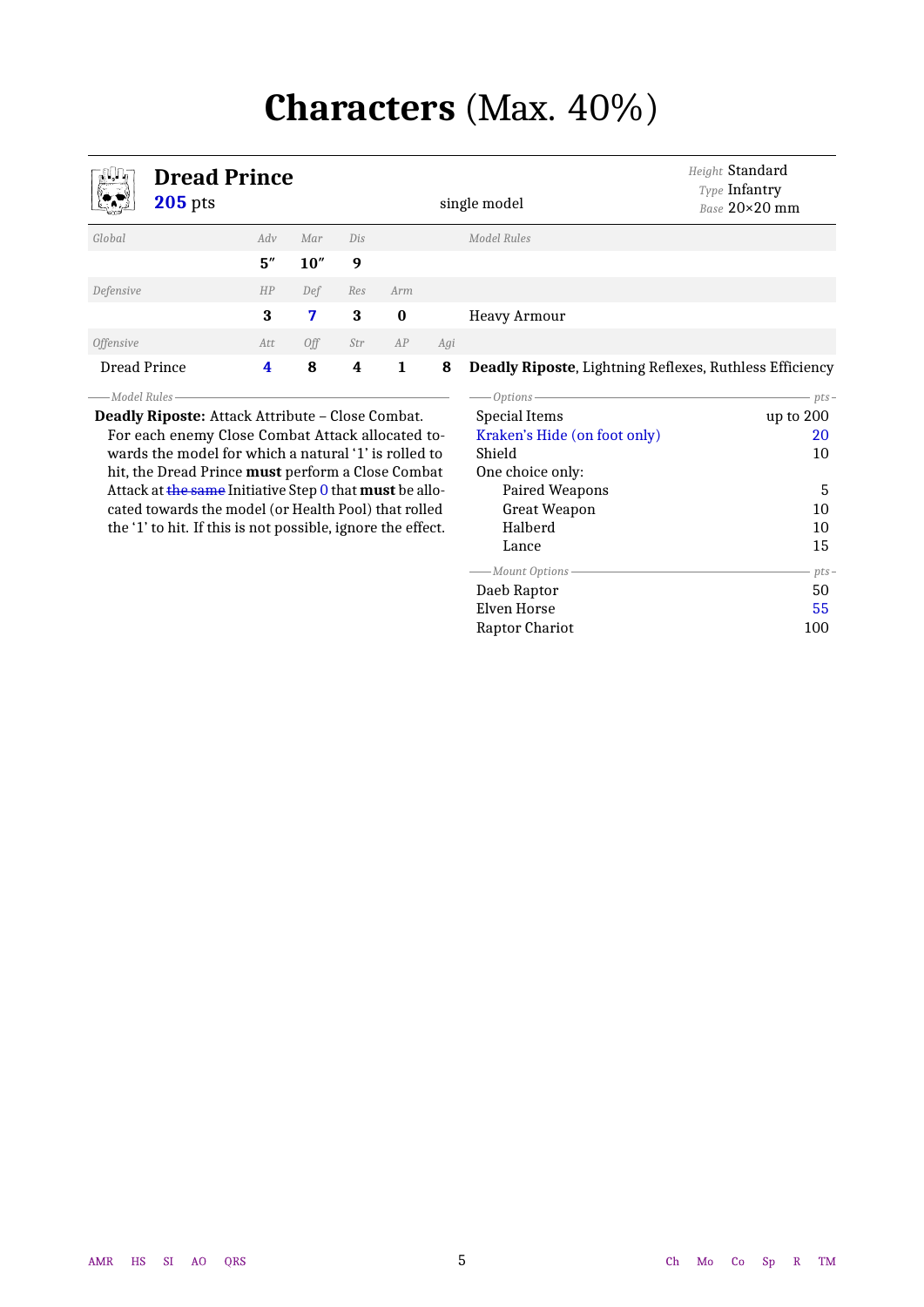<span id="page-5-0"></span>

### **Beastmaster**

**180** pts single model

A mount marked with (TM) counts towards The Menagerie. The mount and its rider also count towards Characters.

| Global                  | Adv | Mar  | Dis |                |     | Model Rules                                    |                      |
|-------------------------|-----|------|-----|----------------|-----|------------------------------------------------|----------------------|
|                         | 5'' | 10'' | 9   |                |     | Willbreaker's Craft                            |                      |
| Defensive               | HP  | Def  | Res | Arm            |     |                                                |                      |
|                         | 3   | 5    | 3   | $\bf{0}$       |     | Cannot be Stomped, Heavy Armour, Kraken's Hide |                      |
| <i><b>Offensive</b></i> | Att | 0ff  | Str | AP             | Agi |                                                |                      |
| Beastmaster             | 4   | 5    | 4   | $\blacksquare$ | 7   | Lightning Reflexes, Ruthless Efficiency        |                      |
| ——Model Rules—          |     |      |     |                |     | Options —                                      | $pts-$               |
| $\frac{1}{2}$           |     |      |     |                |     | $\sim$ $\cdot$ $\cdot$ $\cdot$ $\cdot$         | $\sim$ $\sim$ $\sim$ |

**Willbreaker's Craft:** Universal Rule.

Discipline Tests taken by friendly non-Construct models with Towering Presence within 12″ of one or more non-Fleeing models with Willbreaker's Craft are subject to Minimised Roll.

If within 12″ of one or more non-Fleeing models with Willbreaker's Craft, the roll for determining the number of hits from Stomp Attacks of:

- Friendly models is subject to Maximised Roll.
- Enemy models is subject to Minimised Roll.

| - Options —              | $pts-$      |
|--------------------------|-------------|
| Special Items            | up to $150$ |
| Shield                   | 5           |
| One choice only:         |             |
| Halberd                  | 10          |
| Paired Weapons           | 10          |
| <b>Great Weapon</b>      | 15          |
| Lance                    | 15          |
| - Mount Options          | $pts-$      |
| Elven Horse              | 45          |
| Daeb Raptor              | 50          |
| Raptor Chariot           | 85          |
| <b>Blackmane Pegasus</b> | 90          |
| Manticore (TM)           | 210         |
| Imperious Dragon (TM)    | 480         |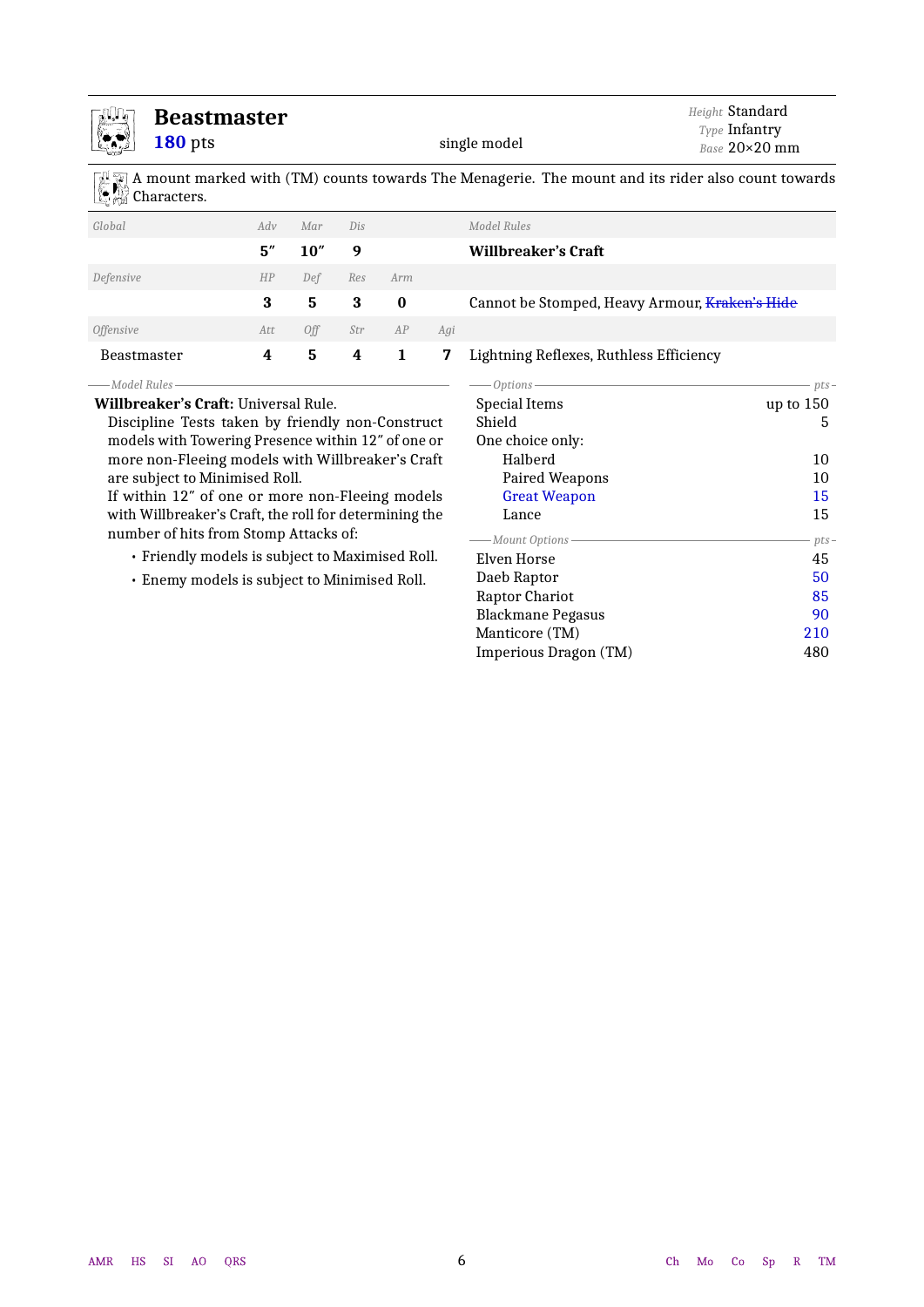<span id="page-6-0"></span>

| <b>Silexian Officer</b><br>$160$ pts                 |     |      |                  |              | single model | Height Standard<br>Type Infantry<br>Base 20×20 mm                                                 |           |
|------------------------------------------------------|-----|------|------------------|--------------|--------------|---------------------------------------------------------------------------------------------------|-----------|
| <b>W</b> Characters.                                 |     |      |                  |              |              | A mount marked with (TM) counts towards The Menagerie. The mount and its rider also count towards |           |
| Global                                               | Adv | Mar  | Dis              |              |              | Model Rules                                                                                       |           |
|                                                      | 5'' | 10'' | 10               |              |              | Academy Training, Tactician                                                                       |           |
| Defensive                                            | HP  | Def  | Res              | Arm          |              |                                                                                                   |           |
|                                                      | 3   | 6    | $\bf{3}$         | $\bf{0}$     |              | <b>Heavy Armour</b>                                                                               |           |
| <i><b>Offensive</b></i>                              | Att | Off  | Str              | AP           | Agi          |                                                                                                   |           |
| Silexian Officer                                     | 3   | 6    | $\boldsymbol{4}$ | $\mathbf{1}$ | 7            | Lightning Reflexes, Ruthless Efficiency                                                           |           |
| -Model Rules                                         |     |      |                  |              |              | Options-                                                                                          | pts-      |
| <b>Tactician: Universal Rule.</b>                    |     |      |                  |              |              | <b>Battle Standard Bearer</b>                                                                     | 50        |
| Academy Trained units joined by the model and        |     |      |                  |              |              | Special Items                                                                                     | up to 100 |
| Academy Trained units within range of Command-       |     |      |                  |              |              | If General                                                                                        | up to 150 |
| ing Presence of a non-Fleeing model with Tactician   |     |      |                  |              |              | Shield                                                                                            | 5         |
| count as being within 8" of another friendly Academy |     |      |                  |              |              | Kraken's Hide (on foot only)                                                                      | 15        |
| Trained unit.                                        |     |      |                  |              |              | One choice only:                                                                                  |           |
|                                                      |     |      |                  |              |              | Halberd                                                                                           | 5         |
|                                                      |     |      |                  |              |              | Paired Weapons                                                                                    | 5         |
|                                                      |     |      |                  |              |              | Spear                                                                                             | 5         |
|                                                      |     |      |                  |              |              | <b>Great Weapon</b>                                                                               | 10        |
|                                                      |     |      |                  |              |              | Lance                                                                                             | 10        |
|                                                      |     |      |                  |              |              | -Mount Options -                                                                                  | pts-      |
|                                                      |     |      |                  |              |              | <b>Elven Horse</b>                                                                                | 45        |
|                                                      |     |      |                  |              |              | Daeb Raptor                                                                                       | 50        |
|                                                      |     |      |                  |              |              | Raptor Chariot                                                                                    | 75        |
|                                                      |     |      |                  |              |              | <b>Blackmane Pegasus</b>                                                                          | 80        |
|                                                      |     |      |                  |              |              | Manticore (TM)                                                                                    | 195       |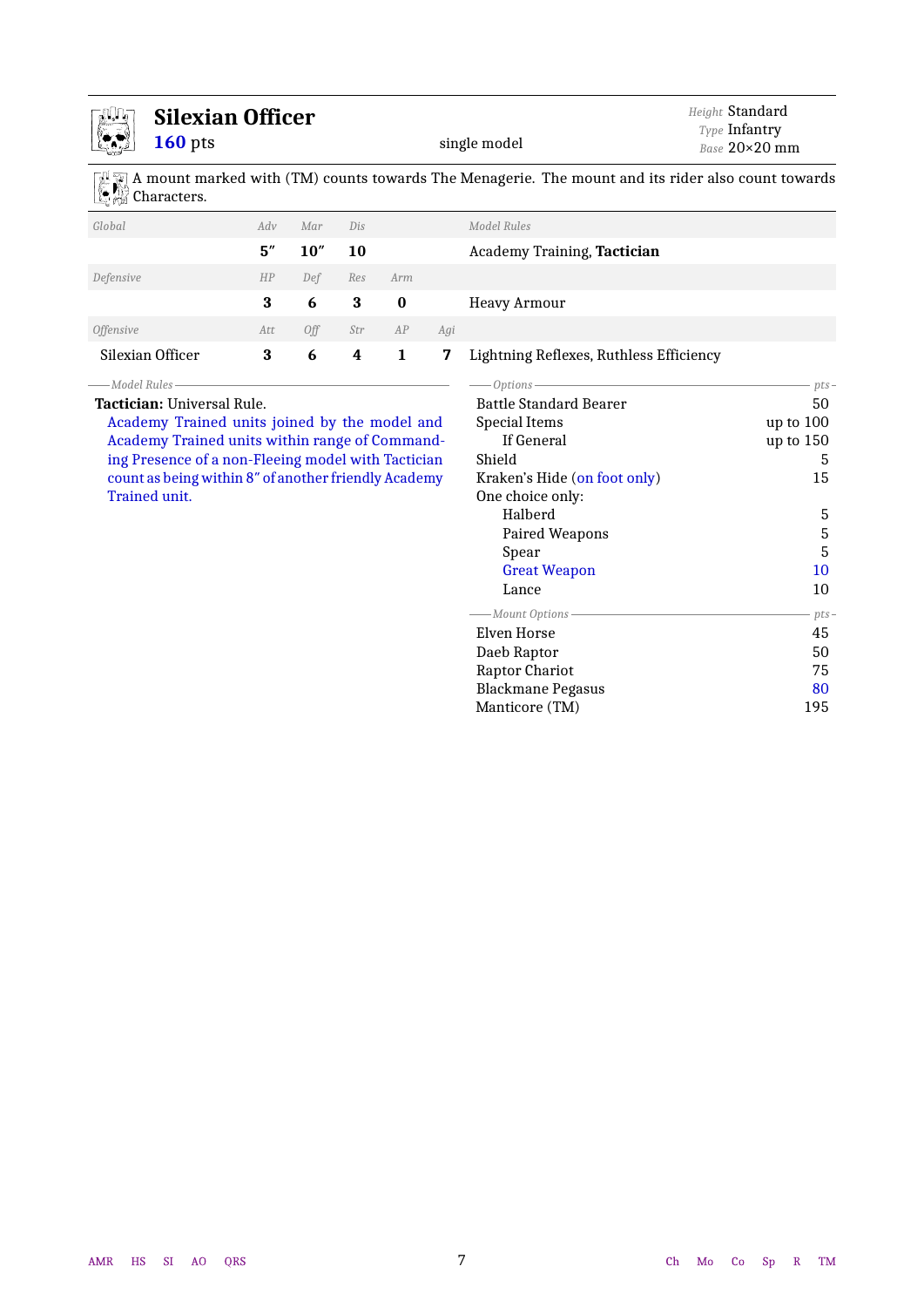<span id="page-7-0"></span>

| Temple Exarch<br><b>240</b> pts                                                                                                                                                                                                                       |            |      |     |              |                                                  | Height Standard<br>Type Infantry<br>single model<br>Base 20×20 mm                                                                                                                                                                                                          |  |  |
|-------------------------------------------------------------------------------------------------------------------------------------------------------------------------------------------------------------------------------------------------------|------------|------|-----|--------------|--------------------------------------------------|----------------------------------------------------------------------------------------------------------------------------------------------------------------------------------------------------------------------------------------------------------------------------|--|--|
| Global                                                                                                                                                                                                                                                | Adv        | Mar  | Dis |              |                                                  | Model Rules                                                                                                                                                                                                                                                                |  |  |
|                                                                                                                                                                                                                                                       | 5''        | 10'' | 9   |              |                                                  | Fearless, Professional Courtesy, Wizard Apprentice                                                                                                                                                                                                                         |  |  |
| Defensive                                                                                                                                                                                                                                             | HP         | Def  | Res | Arm          |                                                  |                                                                                                                                                                                                                                                                            |  |  |
|                                                                                                                                                                                                                                                       | 3          | 5    | 3   | $\bf{0}$     |                                                  | Aegis (4+, against Melee Attacks), Heavy Armour                                                                                                                                                                                                                            |  |  |
| <b>Offensive</b>                                                                                                                                                                                                                                      | Att        | Off  | Str | AP           | Agi                                              |                                                                                                                                                                                                                                                                            |  |  |
| Temple Exarch                                                                                                                                                                                                                                         | 3          | 5    | 4   | $\mathbf{1}$ | 6                                                | Battle Focus, Lightning Reflexes, Ruthless Efficiency                                                                                                                                                                                                                      |  |  |
| Magic Options<br>Alchemy<br>Options-                                                                                                                                                                                                                  | Divination |      |     |              | $pts-$                                           | Optional Model Rules-<br><b>Battle Oracle:</b> Universal Rule.<br>The model gains Distracting, Wizard Adept, and<br>must choose Divination as its Path of Magic. Models<br>using Blades of Darag in the model's unit gain<br><b>Distracting.</b>                           |  |  |
| Must choose (one choice only):<br><b>Battle Standard Bearer</b><br><b>Battle Oracle</b><br><b>War Smith</b><br><b>Special Items</b><br>One choice only:<br><b>Blades of Darag</b><br><b>Great Weapon</b><br>Halberd<br>Paired Weapons<br><b>Spear</b> |            |      |     | up to 100    | free<br>60<br>95<br>free<br>10<br>10<br>10<br>10 | War Smith: Universal Rule.<br>The model gains Wizard Adept. In addition, the<br>model part and R&F model parts without Harnessed<br>in its unit gain Battle Focus and Frenzy. Temple Mil-<br>itants additionally gain Hatred while a War Smith is<br>joined to their unit. |  |  |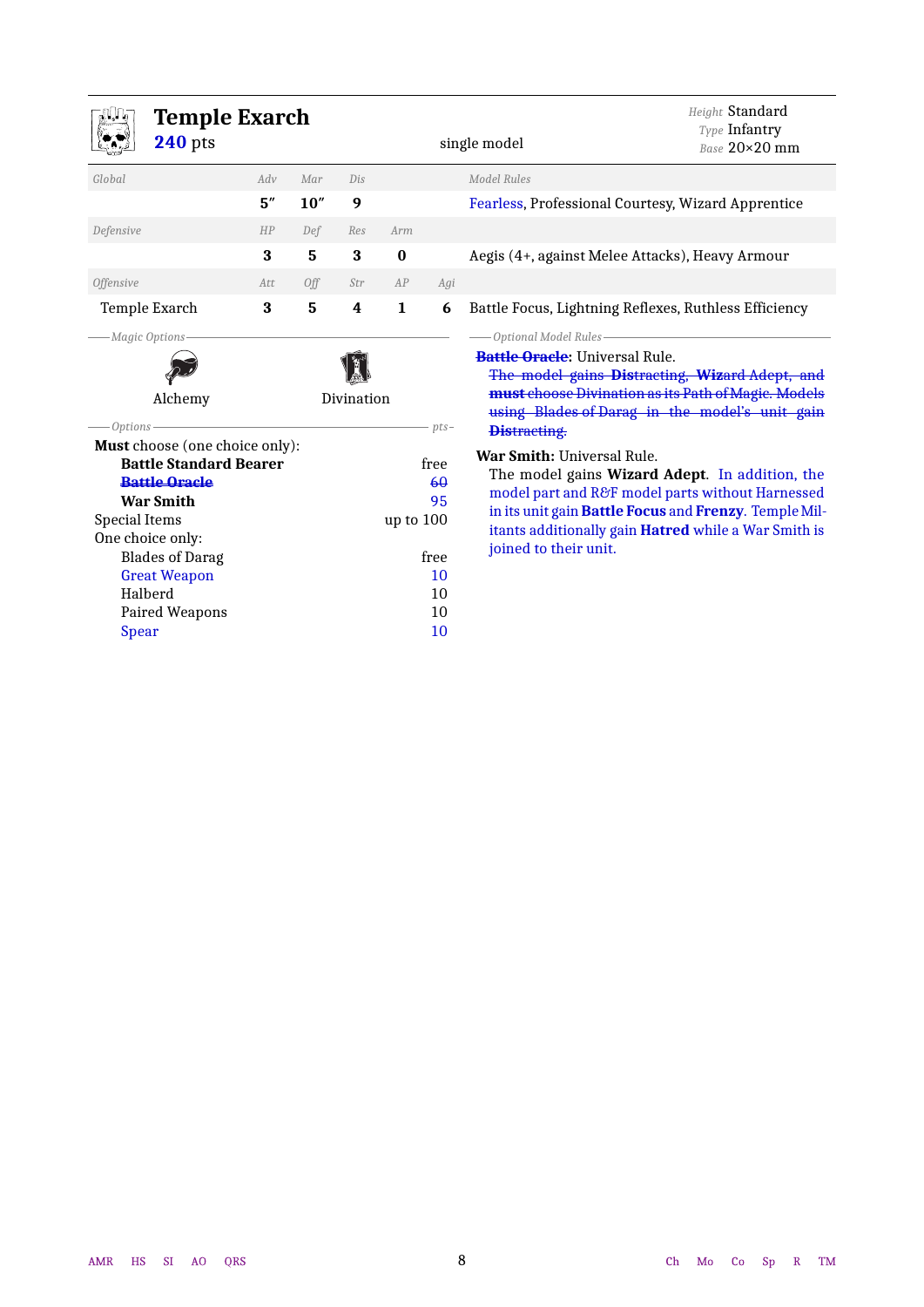<span id="page-8-1"></span>

|                                         | <b>Warlock Outcast</b><br><b>235</b> pts                                                                                                                                                                                                                                                      |             |                  |                  |                  |                | single model                                                                                                                                    | Height Standard<br>Type Infantry<br>Base 20×20 mm |
|-----------------------------------------|-----------------------------------------------------------------------------------------------------------------------------------------------------------------------------------------------------------------------------------------------------------------------------------------------|-------------|------------------|------------------|------------------|----------------|-------------------------------------------------------------------------------------------------------------------------------------------------|---------------------------------------------------|
|                                         | Characters.                                                                                                                                                                                                                                                                                   |             |                  |                  |                  |                | A mount marked with (TM) counts towards The Menagerie. The mount and its rider also count towards                                               |                                                   |
| Global                                  |                                                                                                                                                                                                                                                                                               | Adv         | Mar              | Dis              |                  |                | <b>Model Rules</b>                                                                                                                              |                                                   |
|                                         |                                                                                                                                                                                                                                                                                               | 5''         | 10''             | 9                |                  |                | Irresistible Will, Mistrusted, Not a Leader, Wizard<br>Adept                                                                                    |                                                   |
| Defensive                               |                                                                                                                                                                                                                                                                                               | HP          | Def              | Res              | Arm              |                |                                                                                                                                                 |                                                   |
|                                         |                                                                                                                                                                                                                                                                                               | 3           | 4                | 3                | $\bf{0}$         |                |                                                                                                                                                 |                                                   |
| <b>Offensive</b>                        |                                                                                                                                                                                                                                                                                               | Att         | Off              | Str              | AP               | Agi            |                                                                                                                                                 |                                                   |
| <b>Warlock Outcast</b>                  |                                                                                                                                                                                                                                                                                               | $\mathbf 1$ | $\boldsymbol{4}$ | 3                | $\bf{0}$         | 5              | Lightning Reflexes, Ruthless Efficiency                                                                                                         |                                                   |
|                                         | Dice are subject to the following rules:<br>• Total Casting Modifiers may not exceed +1.<br>· Dispelling rolls suffer a -2 Dispelling Modifier.<br><b>Mistrusted: Universal Rule.</b><br>If the model is the General, Discipline Tests using its<br>Commanding Presence suffer -1 Discipline. |             |                  |                  |                  |                | Light Armour<br><b>Blades of Darag</b><br>Paired Weapons<br>-Mount Options-<br>Elven Horse<br>Daeb Raptor<br><b>Blackmane Pegasus</b>           | 5<br>10<br>10<br>pts.<br>20<br>25<br>35           |
| -Magic Options-<br><b>Wizard Master</b> |                                                                                                                                                                                                                                                                                               |             |                  |                  |                  | $-pts-$<br>170 | Manticore (TM) (Wizard Master only)<br>Imperious Dragon (TM) (Wizard Master only)                                                               | 75<br>400                                         |
| Cosmology                               |                                                                                                                                                                                                                                                                                               | Evocation   |                  |                  | Witchcraft       |                |                                                                                                                                                 |                                                   |
|                                         | <b>Silent Assassin</b><br>$180$ pts                                                                                                                                                                                                                                                           |             |                  |                  |                  |                | single model<br>0-2 Units/Army                                                                                                                  | Height Standard<br>Type Infantry<br>Base 20×20 mm |
| Global                                  |                                                                                                                                                                                                                                                                                               | Adv         | Mar              | Dis              |                  |                | Model Rules                                                                                                                                     |                                                   |
|                                         |                                                                                                                                                                                                                                                                                               | 5''         | $10''$           | 9                |                  |                | Not a Leader, Professional Courtesy, Strike from the<br><b>Shadows</b>                                                                          |                                                   |
| Defensive                               |                                                                                                                                                                                                                                                                                               | HP          | Def              | Res              | Arm              |                |                                                                                                                                                 |                                                   |
|                                         |                                                                                                                                                                                                                                                                                               | 3           | 7                | $\bf{3}$         | $\boldsymbol{0}$ |                |                                                                                                                                                 |                                                   |
| Offensive                               |                                                                                                                                                                                                                                                                                               | Att         | Off              | Str              | AP               | Agi            |                                                                                                                                                 |                                                   |
| Silent Assassin                         |                                                                                                                                                                                                                                                                                               | $\bf{3}$    | 7                | $\boldsymbol{4}$ | $\bf{3}$         | 9              | Artistry of Death, Lightning Reflexes, Multiple Wounds (2,<br>against Characters), Poison Attacks, Paired Weapons,<br>Repeater Handbow [3] (2+) |                                                   |

### <span id="page-8-2"></span><span id="page-8-0"></span>*Model Rules* **Strike from the Shadows:** Universal Rule.

The model cannot be deployed during the Deployment Phase. Instead, at the start of any Player Turn, the owner may choose a friendly Standard Infantry unit that is not Fleeing, even if Engaged, and apply the following rules:

- Remove a R&F model from the chosen unit's first rank as a casualty. You cannot remove the last R&F model from a unit, and removing the model never causes a Panic Test.
- Deploy the Silent Assassin in the position of the removed model.
- The Silent Assassin cannot voluntarily leave its unit during the Player Turn in which it was deployed.
- If the model is not deployed by the end of Game Turn 4, it counts as a casualty and cannot be deployed for the rest of the game.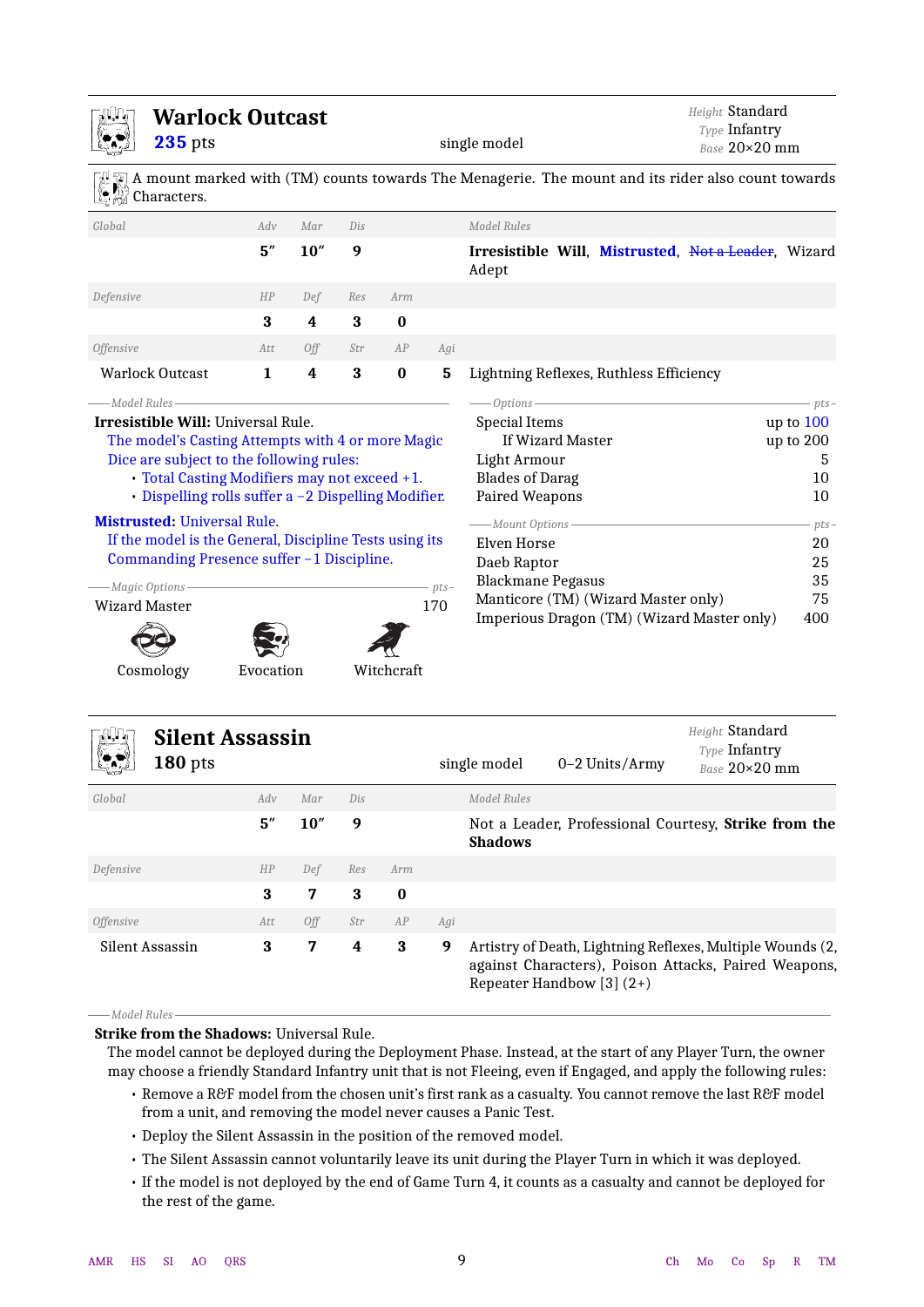# **Character Mounts**

<span id="page-9-1"></span><span id="page-9-0"></span>

| $\mathbb{R}^n$<br>r.    | <b>Elven Horse</b> |                |                |          |     |                    | Height Standard<br>Type Cavalry<br>Base 25×50 mm |
|-------------------------|--------------------|----------------|----------------|----------|-----|--------------------|--------------------------------------------------|
| Global                  | Adv                | Mar            | Dis            |          |     | <b>Model Rules</b> |                                                  |
|                         | 9''                | 18''           | C              |          |     |                    |                                                  |
| Defensive               | HP                 | Def            | Res            | Arm      |     |                    |                                                  |
|                         | C                  | $\mathfrak{c}$ | $\mathfrak{c}$ | $C+1$    |     |                    |                                                  |
| <i><b>Offensive</b></i> | Att                | Off            | Str            | AP       | Agi |                    |                                                  |
| Elven Horse             | 1                  | 3              | 3              | $\bf{0}$ | 4   | Harnessed          |                                                  |

<span id="page-9-2"></span>

| $\mathbb{C}^n$<br><b>Daeb Raptor</b><br>$\mathbb{R}$ |              |     |     |       |     |                          | Height Standard<br>Type Cavalry<br>Base 25×50 mm |
|------------------------------------------------------|--------------|-----|-----|-------|-----|--------------------------|--------------------------------------------------|
| Global                                               | Adv          | Mar | Dis |       |     | Model Rules              |                                                  |
|                                                      | 7"           | 14" | C   |       |     | Scent of Blood           |                                                  |
| Defensive                                            | HP           | Def | Res | Arm   |     |                          |                                                  |
|                                                      | C            | C   | C   | $C+2$ |     |                          |                                                  |
| <i><b>Offensive</b></i>                              | Att          | Off | Str | AP    | Agi |                          |                                                  |
| Daeb Raptor                                          | $\mathbf{2}$ | 3   | 4   | 1     | 3   | Harnessed, Lethal Strike |                                                  |

<span id="page-9-3"></span>

| <b>JULI</b><br><u>(* 19</u>                    | <b>Blackmane Pegasus</b> |           |            |     |                                               |     | 0–2 Mounts/Army             | Height Large<br>Type Cavalry<br>Base $40\times40$ mm |
|------------------------------------------------|--------------------------|-----------|------------|-----|-----------------------------------------------|-----|-----------------------------|------------------------------------------------------|
| Global                                         |                          | Adv       | Mar        | Dis |                                               |     | Model Rules                 |                                                      |
|                                                | Ground<br>Fly            | 7"<br>8'' | 14"<br>16" | C   |                                               |     | Fly (8", 16"), Light Troops |                                                      |
| Defensive                                      |                          | HP        | Def        | Res | Arm                                           |     |                             |                                                      |
|                                                |                          | C         | C          | 4   | $C+1$                                         |     | Hard Target (1)             |                                                      |
| <i>Offensive</i>                               |                          | Att       | 0ff        | Str | AP                                            | Agi |                             |                                                      |
| $\bf{2}$<br>4<br><b>Blackmane Pegasus</b><br>4 |                          |           | 1          | 4   | Devastating Charge (+1 Str, +1 Ap), Harnessed |     |                             |                                                      |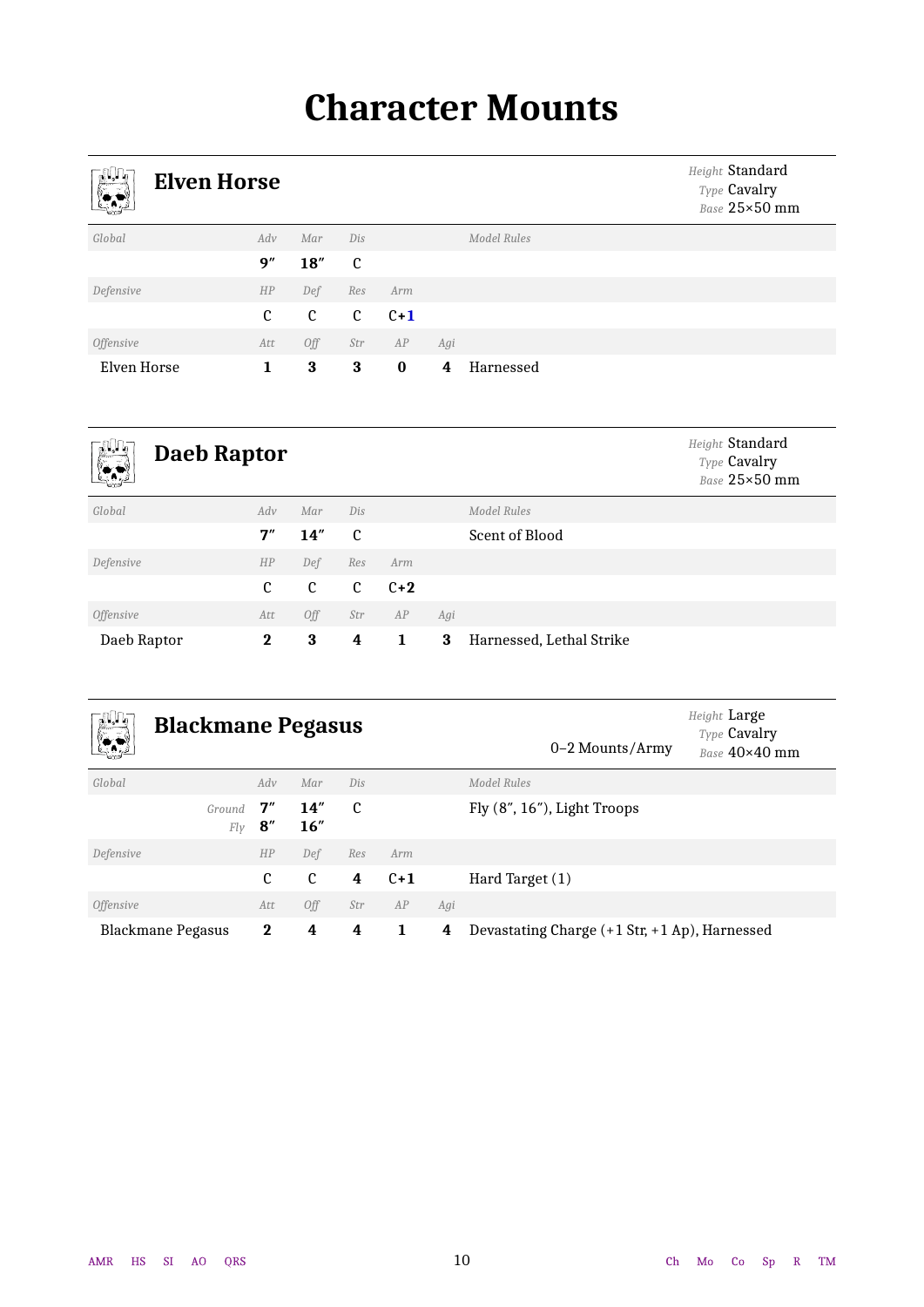<span id="page-10-1"></span>

| <b>Raptor Chariot</b><br>w.<br><u>(* 1</u> |          |             |     |          |     | 0–2 Mounts/Army                  | Height Large<br><b>Type Construct</b><br>Base $50\times100$ mm |
|--------------------------------------------|----------|-------------|-----|----------|-----|----------------------------------|----------------------------------------------------------------|
| Global                                     | Adv      | Mar         | Dis |          |     | Model Rules                      |                                                                |
|                                            | 7''      | 7''         | C   |          |     | Scent of Blood, Swiftstride      |                                                                |
| Defensive                                  | HP       | Def         | Res | Arm      |     |                                  |                                                                |
|                                            | 4        | $\mathbf c$ | 4   | $C+2$    |     |                                  |                                                                |
| <i><b>Offensive</b></i>                    | Att      | Off         | Str | AP       | Agi |                                  |                                                                |
| Daeb Raptor (2)                            | $\bf{2}$ | 3           | 4   | 1        | 3   | Harnessed, Lethal Strike         |                                                                |
| Chassis                                    |          |             | 5   | $\bf{2}$ |     | Impact Hits $(D6+1)$ , Inanimate |                                                                |

<span id="page-10-2"></span>

The mount and its rider count towards Characters. The mount also counts towards The Menagerie.

| Global                                                                                                                                                                     |               | Adv        | Mar          | Dis           |          |     | Model Rules                                                                                                                                                                                        |
|----------------------------------------------------------------------------------------------------------------------------------------------------------------------------|---------------|------------|--------------|---------------|----------|-----|----------------------------------------------------------------------------------------------------------------------------------------------------------------------------------------------------|
|                                                                                                                                                                            | Ground<br>Fly | 6''<br>8'' | 12''<br>16'' | $\mathfrak c$ |          |     | Fear, Fly (8", 16"), Light Troops, Scent of Blood, Solitary                                                                                                                                        |
| Defensive                                                                                                                                                                  |               | HP         | Def          | Res           | Arm      |     |                                                                                                                                                                                                    |
|                                                                                                                                                                            |               | 4          | C            | 5             | $C+1$    |     |                                                                                                                                                                                                    |
| <i>Offensive</i>                                                                                                                                                           |               | Att        | 0ff          | Str           | AP       | Agi |                                                                                                                                                                                                    |
| Manticore                                                                                                                                                                  |               | 4          | 5            | 5             | $\bf{2}$ | 5   | Harnessed, Lethal Strike                                                                                                                                                                           |
| — Model Rules-<br>Solitary: Universal Rule.<br>The model may never join units or be joined by other<br>Characters.<br>Options -<br>$pts-$<br><b>Extraordinary Specimen</b> |               |            |              |               |          | 25  | -Optional Model Rules<br><b>Extraordinary Specimen: Universal Rule.</b><br>The Manticore gains Stomp Attacks (D3) and To-<br>wering Presence, and its base size is changed to<br>$50\times100$ mm. |
|                                                                                                                                                                            |               |            |              |               |          |     |                                                                                                                                                                                                    |

<span id="page-10-3"></span>

| <b>EN Imperious Dragon</b> | 0–1 Mounts/Army | Height Gigantic<br>Type <b>Beast</b><br>Base $50\times100$ mm |
|----------------------------|-----------------|---------------------------------------------------------------|
|                            |                 |                                                               |

The mount and its rider count towards Characters. The mount also counts towards The Menagerie.

| Global                  | Adv              | Mar         | Dis |     |     | Model Rules                                             |
|-------------------------|------------------|-------------|-----|-----|-----|---------------------------------------------------------|
| Ground                  | 6"<br>7''<br>Fly | 12"<br>14'' | - C |     |     | Fly (7", 14"), Light Troops, Meeting of Minds           |
| Defensive               | HP               | Def         | Res | Arm |     |                                                         |
|                         | 6                | 5           | 6   | 4   |     |                                                         |
| <i><b>Offensive</b></i> | Att              | Off         | Str | AP  | Agi |                                                         |
| Imperious Dragon        | 5.               | 5           | 6   | 3   | 3   | Breath Attack (Str 4, AP 1, Flaming Attacks), Harnessed |
| -Model Rules            |                  |             |     |     |     |                                                         |

#### <span id="page-10-0"></span>**Meeting of Minds:** Universal Rule.

The model gains **Scent of Blood** and treats all friendly Beast models as Insignificant.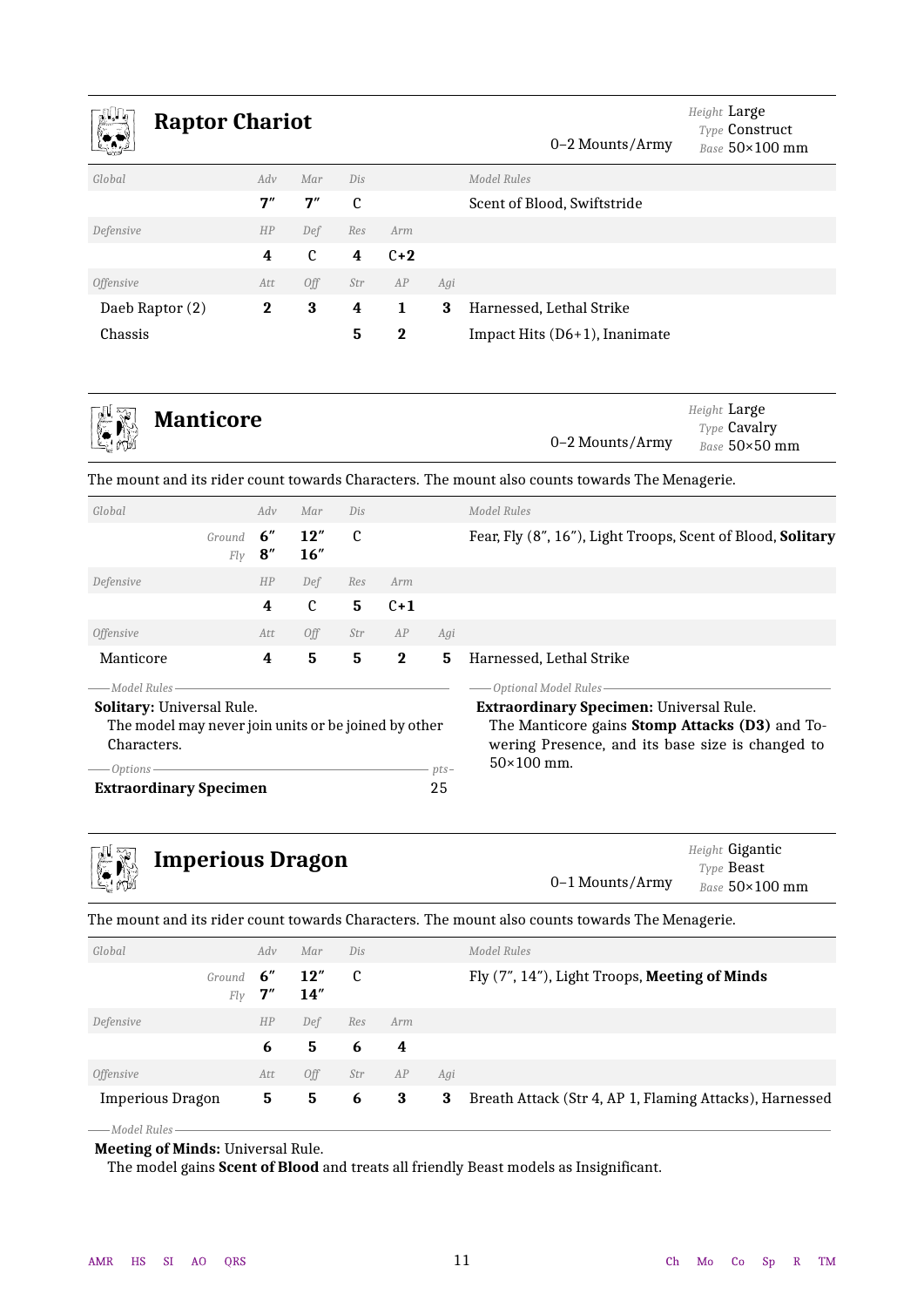# **Core** (Min. 25%)

<span id="page-11-1"></span><span id="page-11-0"></span>

| <b>Silexian Spears</b><br>$200$ pts + 14 pts/extra model |     |      |     |          |                    | Height Standard<br>Type Infantry<br>$15-40$ models<br>Base $20\times20$ mm     |                          |
|----------------------------------------------------------|-----|------|-----|----------|--------------------|--------------------------------------------------------------------------------|--------------------------|
| Global                                                   | Adv | Mar  | Dis |          |                    | Model Rules                                                                    |                          |
|                                                          | 5'' | 10'' | 8   |          |                    | Academy Training, Scoring                                                      |                          |
| Defensive                                                | HP  | Def  | Res | Arm      |                    |                                                                                |                          |
|                                                          | 1   | 4    | 3   | $\bf{0}$ |                    | Light Armour, Shield                                                           |                          |
| <i><b>Offensive</b></i>                                  | Att | Off  | Str | AP       | Agi                |                                                                                |                          |
| Silexian Spear                                           | 1   | 4    | 3   | $\bf{0}$ | 5                  | Lightning Reflexes, Ruthless Efficiency, Spear                                 |                          |
| Command Group Options-<br>Champion<br>Musician           |     |      |     |          | $pts-$<br>10<br>10 | - Command Group Options<br><b>Standard Bearer</b><br><b>Banner Enchantment</b> | $pts-$<br>10<br>no limit |

<span id="page-11-2"></span>

|                                                 | <b>Temple Militants</b><br>$260$ pts + 15 pts/extra model |      |     |          |                    | $15-30$ models                                                                                 | Height Standard<br>Type Infantry<br>Base 20×20 mm |
|-------------------------------------------------|-----------------------------------------------------------|------|-----|----------|--------------------|------------------------------------------------------------------------------------------------|---------------------------------------------------|
| Global                                          | Adv                                                       | Mar  | Dis |          |                    | Model Rules                                                                                    |                                                   |
|                                                 | 5''                                                       | 10'' | 8   |          |                    | Fearless, Frenzy, Scoring                                                                      |                                                   |
| Defensive                                       | HP                                                        | Def  | Res | Arm      |                    |                                                                                                |                                                   |
|                                                 | 1                                                         | 3    | 3   | $\bf{0}$ |                    | <b>Light Armour</b>                                                                            |                                                   |
| <i><b>Offensive</b></i>                         | Att                                                       | Off  | Str | AP       | Agi                |                                                                                                |                                                   |
| <b>Temple Militant</b>                          | 1                                                         | 4    | 3   | $\bf{0}$ | 5                  | Battle Focus, Fight in Extra Rank, Lightning Reflexes,<br>Ruthless Efficiency, Blades of Darag |                                                   |
| Command Group Options -<br>Champion<br>Musician |                                                           |      |     |          | $pts-$<br>10<br>10 | - Command Group Options -<br><b>Standard Bearer</b><br><b>Banner Enchantment</b>               | $pts-$<br>10<br>no limit                          |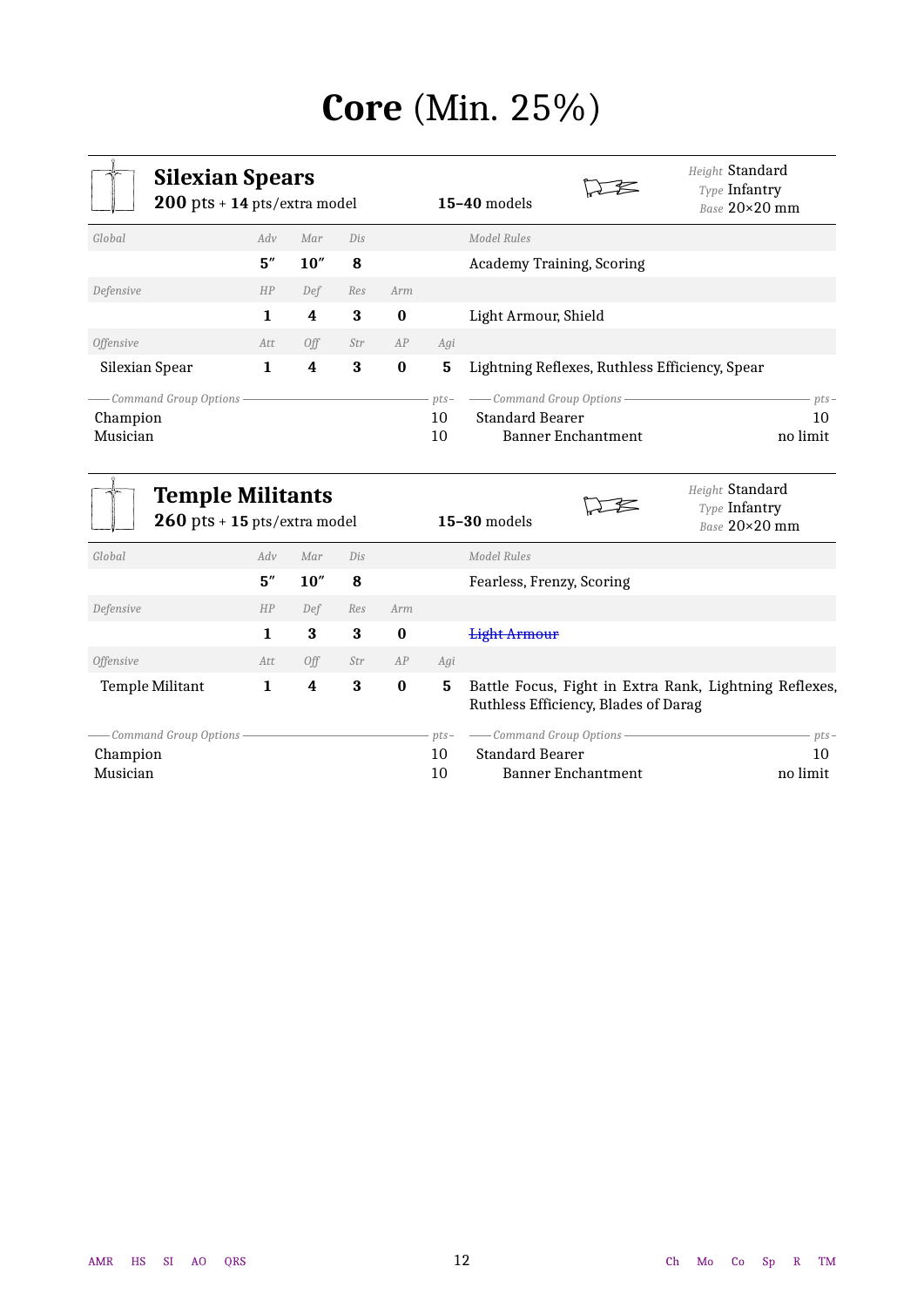<span id="page-12-0"></span>

| <b>Raiding Party</b><br>180 pts + $15$ pts/extra model                                                 |              |                                                                            |     |          |     | $10-30$ models<br>$0-3$ Units/Army                                | Height Standard<br>Type Infantry<br>$Base 20 \times 20$ mm |  |
|--------------------------------------------------------------------------------------------------------|--------------|----------------------------------------------------------------------------|-----|----------|-----|-------------------------------------------------------------------|------------------------------------------------------------|--|
|                                                                                                        |              |                                                                            |     |          |     | Units with an upgrade marked with [R] also count towards Raiders. |                                                            |  |
| Global                                                                                                 | Adv          | Mar                                                                        | Dis |          |     | Model Rules                                                       |                                                            |  |
|                                                                                                        | 5''          | 10''                                                                       | 8   |          |     | Hunting Bolas, Light Troops, Ruthless Slavers                     |                                                            |  |
| Defensive                                                                                              | HP           | Def                                                                        | Res | Arm      |     |                                                                   |                                                            |  |
|                                                                                                        | 1.           | 4                                                                          | 3   | $\bf{0}$ |     | Light Armour                                                      |                                                            |  |
| <b>Offensive</b>                                                                                       | Att          | Off                                                                        | Str | AP       | Agi |                                                                   |                                                            |  |
| Dread Raider                                                                                           | $\mathbf{1}$ | 4                                                                          | 3   | $\bf{0}$ | 5   | Lightning Reflexes, Ruthless Efficiency                           |                                                            |  |
| — Model Rules-                                                                                         |              | the control of the control of the control of the control of the control of |     |          |     |                                                                   | $pts-$                                                     |  |
| <b>Ruthless Slavers: Universal Rule.</b>                                                               |              |                                                                            |     |          |     | <b>Must</b> choose (one choice only):<br><b>Beast Breaker</b>     |                                                            |  |
| Standard Infantry and Standard Cavalry models in<br>units in base contact with one or more models with |              |                                                                            |     |          |     | Corsair                                                           | free<br>free                                               |  |
| Ruthless Slavers suffer -1 Discipline. In addition,                                                    |              |                                                                            |     |          |     | <b>Corsair</b> and                                                |                                                            |  |
| these units <b>must</b> take a Fear Test at the start of each                                          |              |                                                                            |     |          |     | Repeater Handbow $[2] (4+) [R]$                                   | 2/model                                                    |  |
| Round of Combat. Models that are immune to the                                                         |              |                                                                            |     |          |     |                                                                   |                                                            |  |
| effects of Fear are immune to the effects of Ruthless                                                  |              |                                                                            |     |          |     | - Command Group Options-                                          | $pts-$                                                     |  |
| Slavers. Note that Ruthless Slavers does not make                                                      |              |                                                                            |     |          |     | Champion<br>10                                                    |                                                            |  |
| the model immune to the effects of Fear.                                                               |              |                                                                            |     |          |     | Musician<br>10                                                    |                                                            |  |
|                                                                                                        |              |                                                                            |     |          |     | Standard Bearer                                                   | 10                                                         |  |

*Optional Model Rules*

**Beast Breaker:** Universal Rule.

The model gains **Cannot be Stomped** andShield, and units containing one or more models with Beast Breaker gain **Cannot be Stomped**. At the start of each friendly Player Turn, for each unit that contains one or more models with Beast Breaker, choose another friendly unit within 8″ of that unit. Model parts with Harnessed in the chosen units gain **Devastating Charge (Battle Focus**) until the end of the next Player Turn.

**Corsair:** Universal Rule.

The model gains Kraken's Hide and Paired Weapons. In the First Round of Combat, Fear Tests caused by Fear from Ruthless Slavers are subject to Maximised Roll.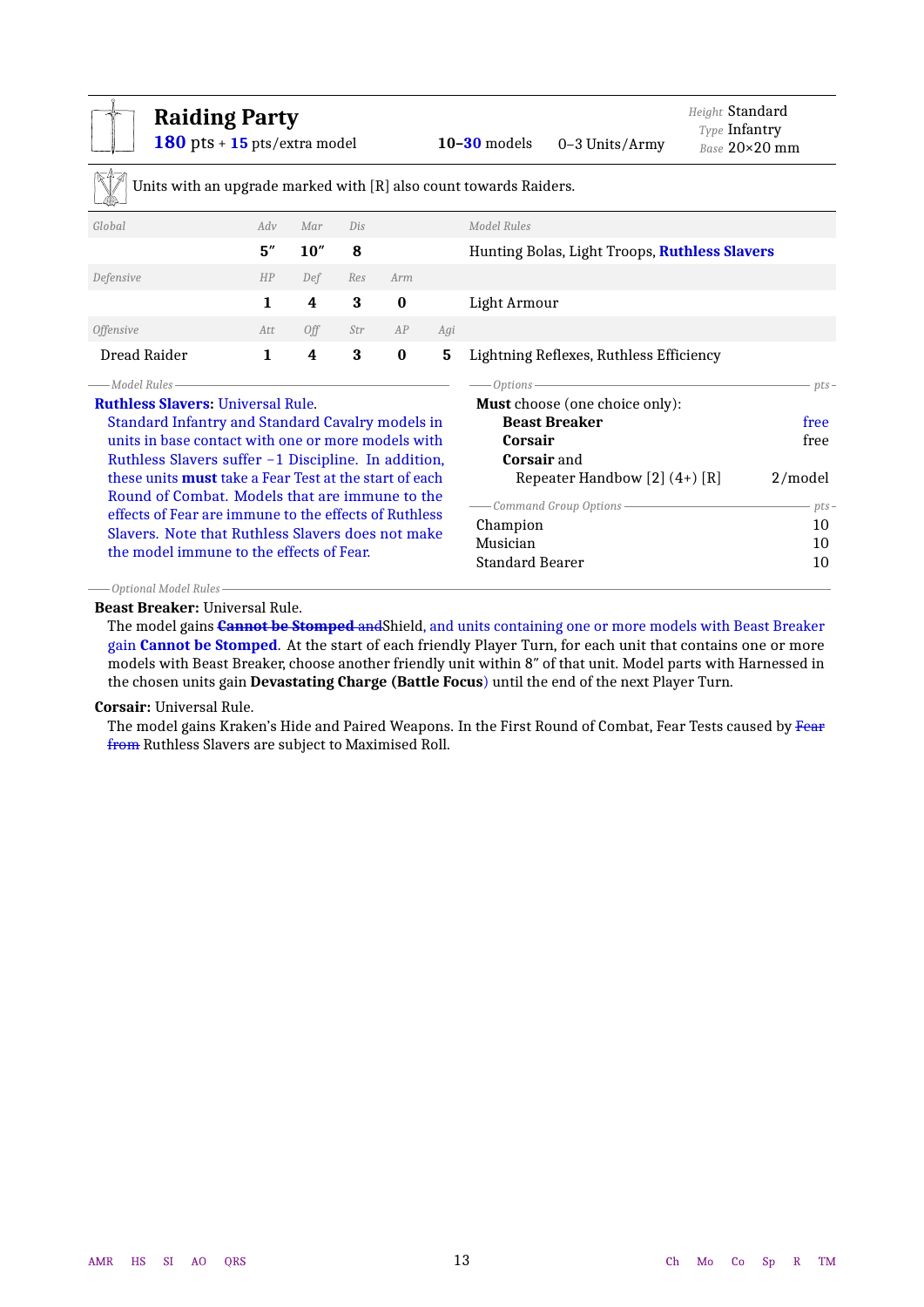<span id="page-13-1"></span>

|                                                                                                                                                                                                                    | $260$ pts + 12 pts/extra model | <b>Silexian Auxiliaries</b> |                                                     |             |     | Height Standard<br>Type Infantry<br>15-25 models<br>Base 20×20 mm                   |          |
|--------------------------------------------------------------------------------------------------------------------------------------------------------------------------------------------------------------------|--------------------------------|-----------------------------|-----------------------------------------------------|-------------|-----|-------------------------------------------------------------------------------------|----------|
| The unit counts both towards Core and Raiders.                                                                                                                                                                     |                                |                             |                                                     |             |     |                                                                                     |          |
| Global                                                                                                                                                                                                             | Adv                            | Mar                         | Dis                                                 |             |     | <b>Model Rules</b>                                                                  |          |
|                                                                                                                                                                                                                    | 5''                            | 10''                        | 8                                                   |             |     | Academy Training, Scoring, Suppressing Volley                                       |          |
| Defensive                                                                                                                                                                                                          | HP                             | Def                         | Res                                                 | Arm         |     |                                                                                     |          |
|                                                                                                                                                                                                                    | 1                              | 4                           | $\bf{3}$                                            | $\bf{0}$    |     | Light Armour, Shield                                                                |          |
| <b>Offensive</b>                                                                                                                                                                                                   | Att                            | Off                         | Str                                                 | ${\cal AP}$ | Agi |                                                                                     |          |
| Silexian Auxiliary                                                                                                                                                                                                 | $\mathbf 1$                    | $\boldsymbol{4}$            | 3                                                   | $\bf{0}$    | 5   | Lightning Reflexes, March and Shoot, Ruthless Efficiency,<br>Repeater Crossbow (3+) |          |
| -Model Rules-                                                                                                                                                                                                      |                                |                             |                                                     |             |     | - Command Group Options                                                             | $pts-$   |
| <b>Suppressing Volley: Universal Rule.</b>                                                                                                                                                                         |                                |                             |                                                     |             |     | Champion                                                                            | 10       |
| At the start of each friendly Charge Phase, each unen-<br>gaged non-Shaken friendly Silexian Auxiliaries unit                                                                                                      |                                |                             |                                                     |             |     | Musician<br><b>Standard Bearer</b>                                                  | 10<br>10 |
| with at least one Full Rank may nominate a single<br>unengaged enemy unit within 18" and within Line<br>of Sight. If so, the Silexian Auxiliaries unit cannot<br>declare any Charges during this Charge Phase, and |                                |                             | none of its models can perform any Shooting Attacks |             |     | <b>Banner Enchantment</b>                                                           | no limit |

<span id="page-13-2"></span><span id="page-13-0"></span>

| <b>Shadow Riders</b><br>180 pts + $17$ pts/extra model |     |      |     |          |        | 5-10 models<br>$0-4$ Units/Army                                              | Height Standard<br>Type Cavalry<br>Base 25×50 mm |  |
|--------------------------------------------------------|-----|------|-----|----------|--------|------------------------------------------------------------------------------|--------------------------------------------------|--|
|                                                        |     |      |     |          |        | Units with an upgrade marked with [R] count towards Raiders instead of Core. |                                                  |  |
| Global                                                 | Adv | Mar  | Dis |          |        | Model Rules                                                                  |                                                  |  |
|                                                        | 9"  | 18'' | 8   |          |        | Feigned Flight, Hunting Bolas, Light Troops, Vanguard                        |                                                  |  |
| Defensive                                              | HP  | Def  | Res | Arm      |        |                                                                              |                                                  |  |
|                                                        | 1   | 4    | 3   | 1        |        | Light Armour, Shield                                                         |                                                  |  |
| <i><b>Offensive</b></i>                                | Att | Off  | Str | AP       | Agi    |                                                                              |                                                  |  |
| Shadow Rider                                           | 1   | 4    | 3   | $\bf{0}$ | 5      | Lightning Reflexes, Ruthless Efficiency, Light Lance                         |                                                  |  |
| Elven Horse                                            | 1   | 3    | 3   | $\bf{0}$ | 4      | Harnessed                                                                    |                                                  |  |
| Options -                                              |     |      |     |          | $pts-$ | - Command Group Options                                                      | $pts-$                                           |  |
| Repeater Crossbow $(3+)$ [R]                           |     |      |     | 3/model  |        | Champion                                                                     | 10                                               |  |
|                                                        |     |      |     |          |        | Musician                                                                     | 10                                               |  |
|                                                        |     |      |     |          |        | <b>Standard Bearer</b>                                                       | 10                                               |  |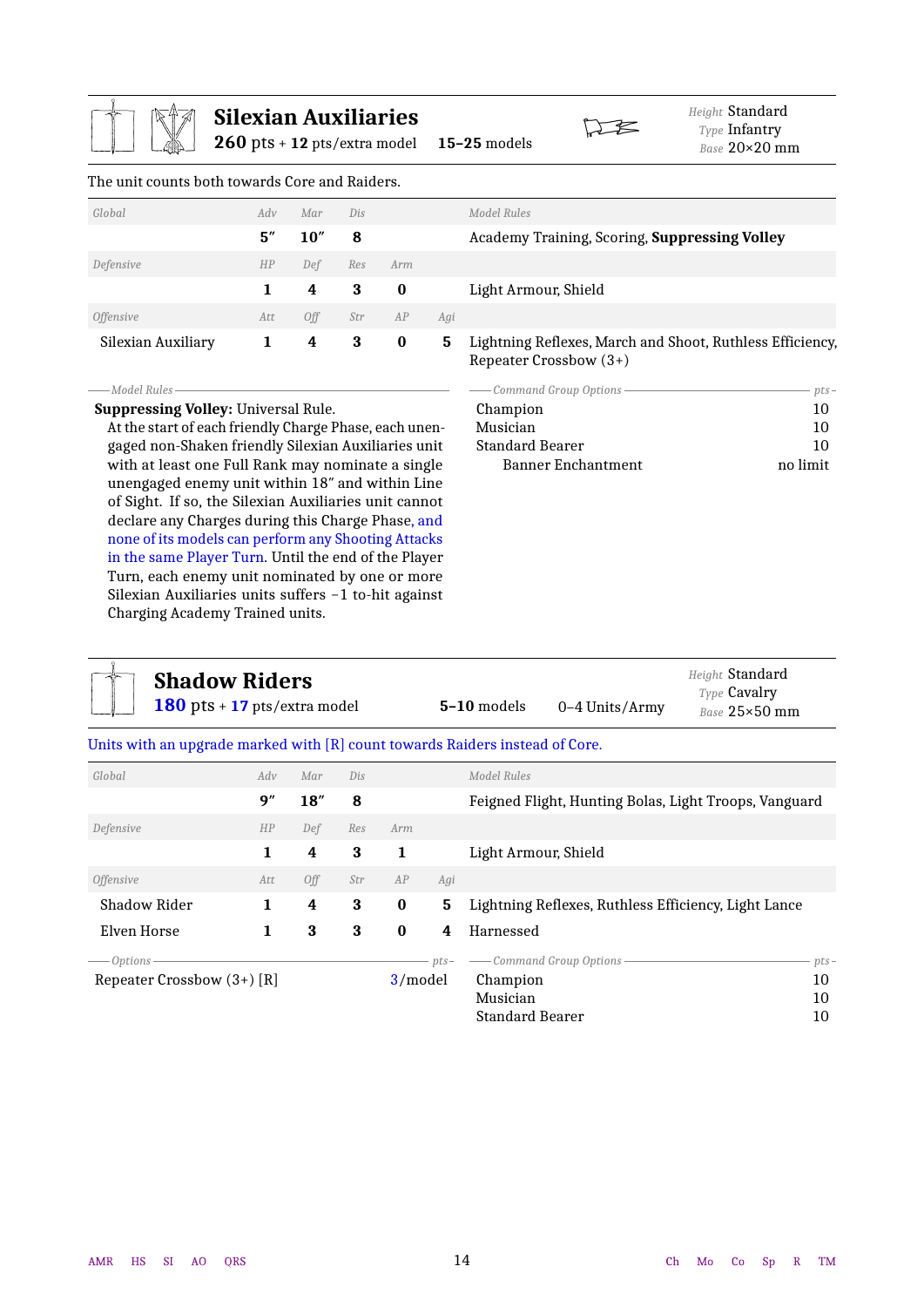# **Special** (No limit)

<span id="page-14-1"></span><span id="page-14-0"></span>

| <b>Warlock Acolytes</b><br>$205$ pts + 32 pts/extra model                                                                                                                           |              |      |     |          |     | 5-12 models | 0-2 Units/Army                | Height Standard<br>Type Cavalry<br>Base 25×50 mm         |
|-------------------------------------------------------------------------------------------------------------------------------------------------------------------------------------|--------------|------|-----|----------|-----|-------------|-------------------------------|----------------------------------------------------------|
| Global                                                                                                                                                                              | Adv          | Mar  | Dis |          |     | Model Rules |                               |                                                          |
|                                                                                                                                                                                     | 9"           | 18'' | 8   |          |     |             | Light Troops, Wizard Conclave |                                                          |
| Defensive                                                                                                                                                                           | HP           | Def  | Res | Arm      |     |             |                               |                                                          |
|                                                                                                                                                                                     | $\mathbf{1}$ | 4    | 3   | 1        |     | mour        |                               | Aegis (4+, against Melee Attacks), Aegis (5+), Light Ar- |
| <i><b>Offensive</b></i>                                                                                                                                                             | Att          | 0ff  | Str | AP       | Agi |             |                               |                                                          |
| Acolyte                                                                                                                                                                             | 1            | 4    | 4   | 1        | 5   |             |                               | Lightning Reflexes, Ruthless Efficiency, Blades of Darag |
| Elven Horse                                                                                                                                                                         | 1            | 3    | 3   | $\bf{0}$ | 4   | Harnessed   |                               |                                                          |
| Wizard Conclave                                                                                                                                                                     |              |      |     |          |     |             | Command Group Options-        | $pts-$                                                   |
| Must select 2 spells from:<br>• Perception of Strength (Cosmology)<br>• Ancestral Aid (Evocation)<br>• Twisted Effigy (Witchcraft)<br>Curse of the Phantom Queen (Hereditary Spell) |              |      |     |          |     | Champion    |                               | 120                                                      |
|                                                                                                                                                                                     |              |      |     |          |     |             |                               | $U_{\text{disk}}$ $\alpha$ $\alpha$                      |

<span id="page-14-2"></span>

| <b>Dread Knights</b><br>$285$ pts + 35 pts/extra model |             |     |     |              |        | Height Standard<br>Type Cavalry<br>$5-10$ models<br>0-4 Units/Army<br>Base 25×50 mm |                                         |          |
|--------------------------------------------------------|-------------|-----|-----|--------------|--------|-------------------------------------------------------------------------------------|-----------------------------------------|----------|
| Global                                                 | Adv         | Mar | Dis |              |        | Model Rules                                                                         |                                         |          |
|                                                        | 7''         | 14" | 9   |              |        |                                                                                     | Scent of Blood, Scoring                 |          |
| Defensive                                              | HP          | Def | Res | Arm          |        |                                                                                     |                                         |          |
|                                                        | 1           | 5   | 3   | $\mathbf 2$  |        | Heavy Armour, Shield                                                                |                                         |          |
| <i>Offensive</i>                                       | Att         | Off | Str | AP           | Agi    |                                                                                     |                                         |          |
| Dread Knight                                           | $\mathbf 2$ | 5   | 4   | $\mathbf{1}$ | 6      |                                                                                     | Lightning Reflexes, Ruthless Efficiency |          |
| Daeb Raptor                                            | $\bf{2}$    | 3   | 4   | 1            | 3      |                                                                                     | Harnessed, Lethal Strike                |          |
| Options -                                              |             |     |     |              | $pts-$ |                                                                                     | - Command Group Options -               | $pts-$   |
| One choice only:                                       |             |     |     |              |        | Champion                                                                            |                                         | 10       |
| Lance                                                  |             |     |     | 3/model      |        | Musician                                                                            |                                         | 10       |
| <b>Great Weapon</b>                                    |             |     |     | 6/model      |        | <b>Standard Bearer</b>                                                              |                                         | 10       |
|                                                        |             |     |     |              |        |                                                                                     | <b>Banner Enchantment</b>               | no limit |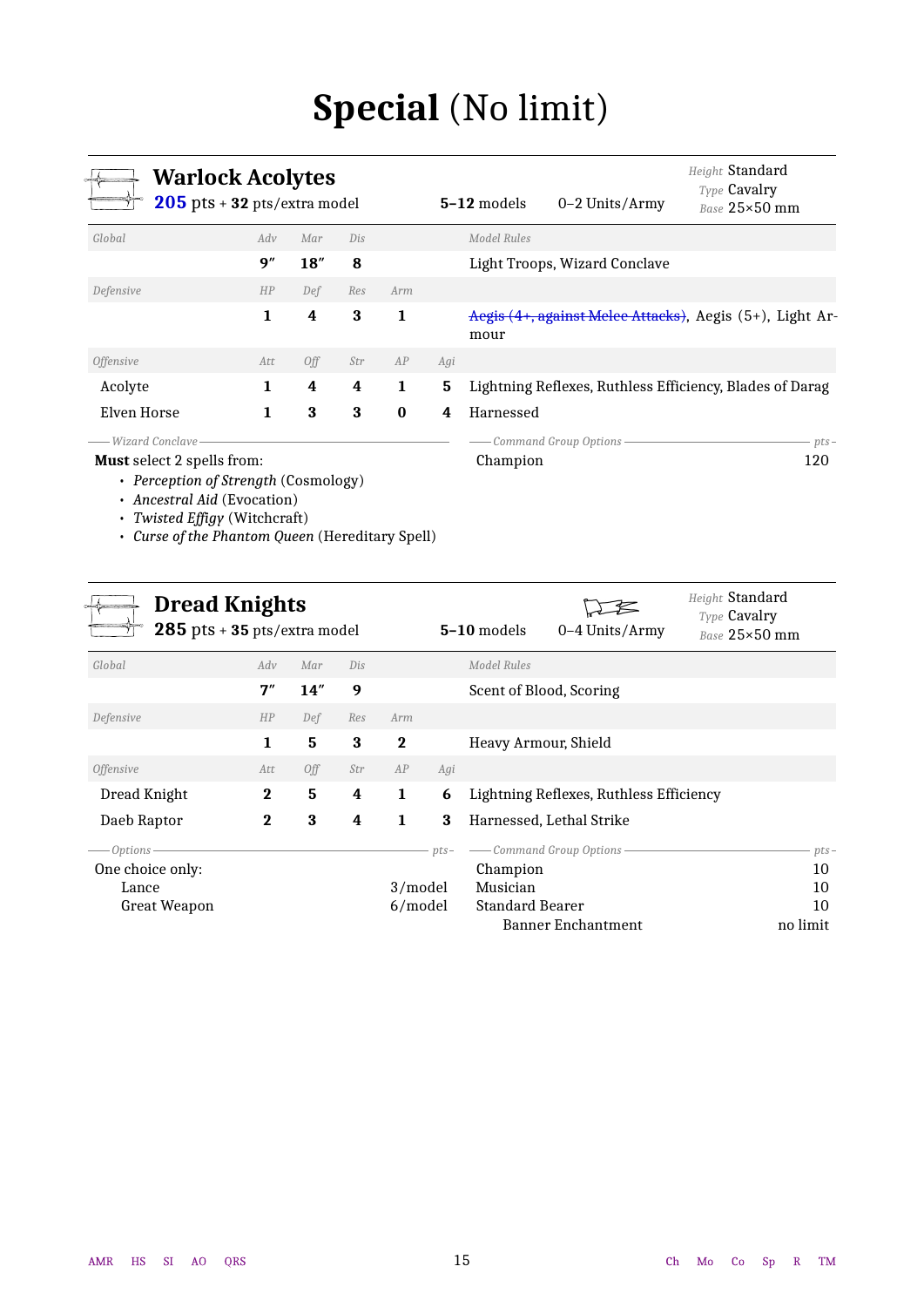<span id="page-15-0"></span>

| <b>Obsidian Guard</b><br>$240$ pts + $21$ pts/extra model |          |      |     |          |     | $10-25$ models | 0-3 Units/Army                                   | Height Standard<br>Type Infantry<br>Base 20×20 mm |     |
|-----------------------------------------------------------|----------|------|-----|----------|-----|----------------|--------------------------------------------------|---------------------------------------------------|-----|
| Global                                                    | Adv      | Mar  | Dis |          |     | Model Rules    |                                                  |                                                   |     |
|                                                           | 5''      | 10'' | 9   |          |     |                | Academy Training, Scoring, Will of the Senate    |                                                   |     |
| Defensive                                                 | HP       | Def  | Res | Arm      |     |                |                                                  |                                                   |     |
|                                                           | 1.       | 6    | 3   | $\bf{0}$ |     | Heavy Armour   |                                                  |                                                   |     |
| <i>Offensive</i>                                          | Att      | 0ff  | Str | AP       | Agi |                |                                                  |                                                   |     |
| Obsidian Guard                                            | $\bf{2}$ | 6    | 3   | 1        | 6   |                | Lightning Reflexes, Ruthless Efficiency, Halberd |                                                   |     |
| ——Model Rules                                             |          |      |     |          |     |                | Command Group Options -                          |                                                   | pts |
| <b>Will of the Senate: Universal Rule.</b>                |          |      |     |          |     | Champion       |                                                  |                                                   | 10  |

Friendly units within 6″ of a non-Fleeing unit containing one or more models with Will of the Senate **must** reroll failed Panic Tests.

### Champion 10 Musician 10 Standard Bearer 10 Banner Enchantment no limit

<span id="page-15-1"></span>

| <b>Judicators</b><br>$200$ pts + $20$ pts/extra model |     |      |     |             |        | $10-30$ models         | 0-5 Units/Army            | Height Standard<br>Type Infantry<br>Base 20×20 mm    |
|-------------------------------------------------------|-----|------|-----|-------------|--------|------------------------|---------------------------|------------------------------------------------------|
| Global                                                | Adv | Mar  | Dis |             |        | Model Rules            |                           |                                                      |
|                                                       | 5'' | 10'' | 8   |             |        | Scoring                |                           |                                                      |
| Defensive                                             | HP  | Def  | Res | Arm         |        |                        |                           |                                                      |
|                                                       | 1   | 5    | 3   | $\bf{0}$    |        | <b>Heavy Armour</b>    |                           |                                                      |
| <i><b>Offensive</b></i>                               | Att | Off  | Str | AP          | Agi    |                        |                           |                                                      |
| Judicator                                             | 1   | 5    | 3   | $\mathbf 2$ | 5      | Weapon                 |                           | Artistry of Death, Hatred, Lightning Reflexes, Great |
| Command Group Options -                               |     |      |     |             | $pts-$ |                        | - Command Group Options - | $pts-$                                               |
| Champion                                              |     |      |     |             | 10     | <b>Standard Bearer</b> |                           | 10                                                   |
| Musician                                              |     |      |     |             | 10     |                        | Banner Enchantment        | no limit                                             |

<span id="page-15-2"></span>

|                         | <b>Harpies</b><br>170 pts + 10 pts/extra model |          |              |     |          |     | $5-12$ models   | $0-3$ Units/Army            | Height Standard<br>Type Beast<br>Base 20×20 mm               |
|-------------------------|------------------------------------------------|----------|--------------|-----|----------|-----|-----------------|-----------------------------|--------------------------------------------------------------|
| Global                  |                                                | Adv      | Mar          | Dis |          |     | Model Rules     |                             |                                                              |
|                         | Ground $5''$<br>Fly                            | 10''     | 10''<br>18'' | 6   |          |     | Skirmisher      |                             | Fly (10", 18"), Insignificant, Light Troops, Scent of Blood, |
| Defensive               |                                                | HP       | Def          | Res | Arm      |     |                 |                             |                                                              |
|                         |                                                | 1        | 3            | 3   | $\bf{0}$ |     | Hard Target (1) |                             |                                                              |
| <i><b>Offensive</b></i> |                                                | Att      | Off          | Str | AP       | Agi |                 |                             |                                                              |
| Harpy                   |                                                | $\bf{2}$ | 3            | 4   | $\bf{0}$ | 4   |                 | Devastating Charge (+1 Att) |                                                              |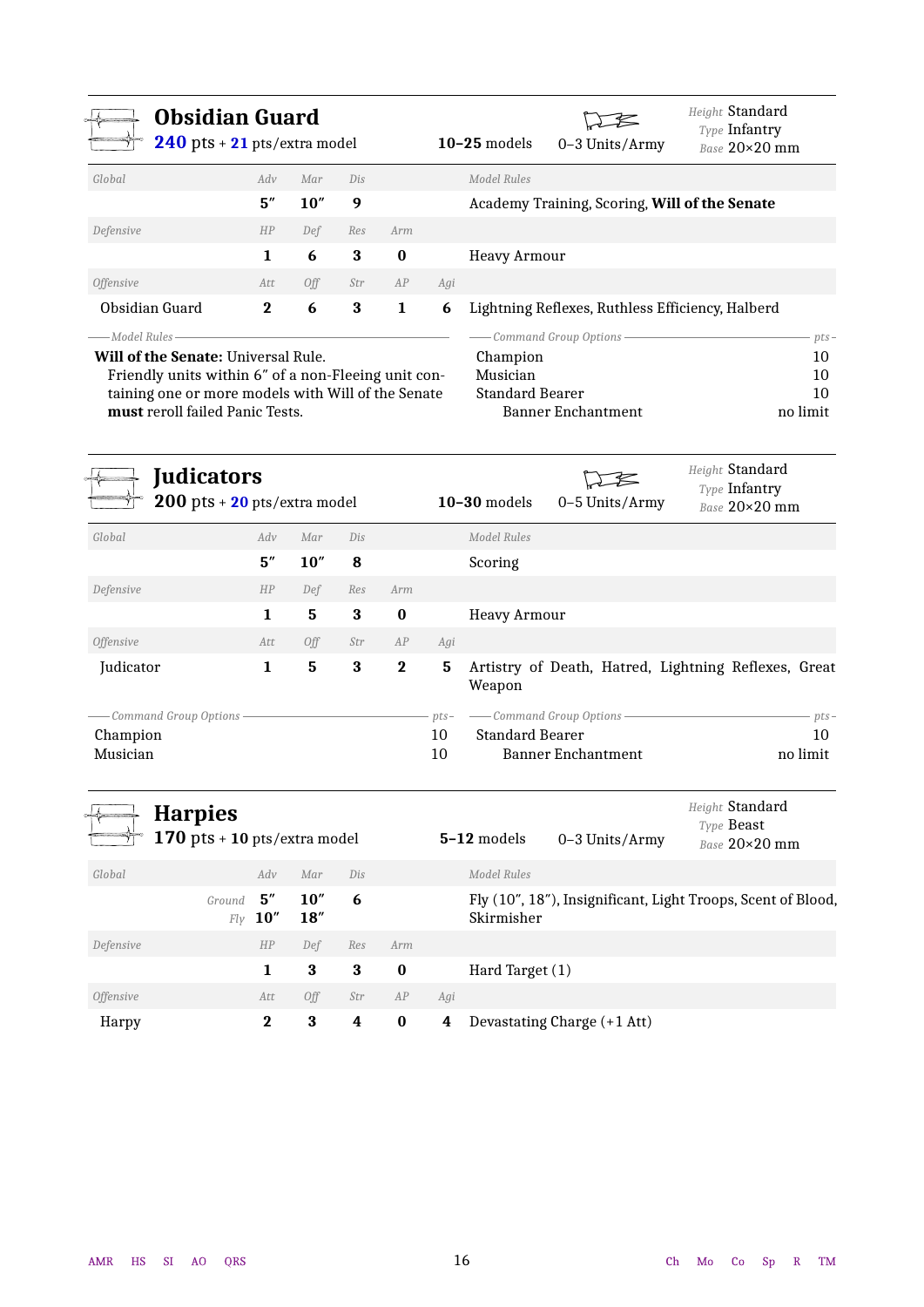<span id="page-16-0"></span>

|                                          | Gorgons<br>$155$ pts + $120$ pts/extra model |     |     |          |     | $1-3$ models        | $0-2$ Units/Army<br>0-3 Models/Army | Height Large<br>Type <b>Beast</b><br>Base $40\times40$ mm |
|------------------------------------------|----------------------------------------------|-----|-----|----------|-----|---------------------|-------------------------------------|-----------------------------------------------------------|
| Global                                   | Adv                                          | Mar | Dis |          |     | Model Rules         |                                     |                                                           |
|                                          | 7''                                          | 14" | 8   |          |     |                     | Fear, Fearless, Strider, Supernal   |                                                           |
| Defensive                                | HP                                           | Def | Res | Arm      |     |                     |                                     |                                                           |
|                                          | 3                                            | 5   | 4   | $\bf{0}$ |     | Aegis $(5+)$        |                                     |                                                           |
| <i><b>Offensive</b></i>                  | Att                                          | Off | Str | AP       | Agi |                     |                                     |                                                           |
| Gorgon                                   | 4                                            | 5   | 4   | 1        | 5.  |                     |                                     | Lightning Reflexes, Petrifying Stare, Ruthless Efficiency |
| ——Model Rules<br><b>Protoco Protocol</b> |                                              |     |     |          |     | $-$ Options $\cdot$ |                                     | $pts-$                                                    |

**Petrifying Stare:** Special Attack.

At Initiative Step 10, each enemy unit in base contact with the model suffers 2 hits with Armour Penetration 10 and Magical Attacks that wound on:

- 4+ for models of Standard Height
- 5+ for models of Large Height
- 6+ for models of Gigantic Height

| $\longrightarrow$ Options —————————— |          |
|--------------------------------------|----------|
| One choice only:                     |          |
| Paired Weapons                       | 5/model  |
| Halberd                              | 15/model |
|                                      |          |

<span id="page-16-1"></span>

| <b>Thunder Pack</b><br>$290$ pts + 65 pts/extra model |              |      |     |          |          | <b>3-6</b> models<br>0-3 Units/Army                                          | Height Large<br>Type Beast<br>Base $40\times60$ mm |
|-------------------------------------------------------|--------------|------|-----|----------|----------|------------------------------------------------------------------------------|----------------------------------------------------|
| Global                                                | Adv          | Mar  | Dis |          |          | Model Rules                                                                  |                                                    |
|                                                       | 6"           | 10'' | 8   |          |          | Light Troops, Scent of Blood                                                 |                                                    |
| Defensive                                             | HP           | Def  | Res | Arm      |          |                                                                              |                                                    |
|                                                       | 3            | 3    | 5   | 1        |          | Light Armour                                                                 |                                                    |
| <i><b>Offensive</b></i>                               | Att          | Off  | Str | AP       | Agi      |                                                                              |                                                    |
| Thunder Beast                                         | $\mathbf{2}$ | 3    | 5   | $\bf{2}$ | $\bf{2}$ | Devastating Charge (+1 Str, +1 AP, Terror), Harnessed,<br>Impact Hits (D3+1) |                                                    |
| Lashmaster $(2)$                                      |              | 4    | 3   | $\bf{0}$ | 5        | Lightning Reflexes, Ruthless Efficiency                                      |                                                    |
|                                                       |              |      |     |          |          |                                                                              |                                                    |

<span id="page-16-2"></span>

| <b>Raptor Chariot</b><br>$190$ pts      |          |     |     |          |        | single model        | $0-3$ Units/Army                        | Height Large<br>Type Construct<br>Base 50×100 mm |
|-----------------------------------------|----------|-----|-----|----------|--------|---------------------|-----------------------------------------|--------------------------------------------------|
| Global                                  | Adv      | Mar | Dis |          |        | Model Rules         |                                         |                                                  |
|                                         | 7''      | 7'' | 9   |          |        |                     | Scent of Blood, Swiftstride             |                                                  |
| Defensive                               | HP       | Def | Res | Arm      |        |                     |                                         |                                                  |
|                                         | 4        | 5   | 4   | $\bf{2}$ |        | <b>Heavy Armour</b> |                                         |                                                  |
| <i><b>Offensive</b></i>                 | Att      | Off | Str | AP       | Agi    |                     |                                         |                                                  |
| Crew(2)                                 | $\bf{2}$ | 5   | 4   | 1        | 6      |                     | Lightning Reflexes, Ruthless Efficiency |                                                  |
| Daeb Raptor (2)                         | $\bf{2}$ | 3   | 4   | 1        | 3      |                     | Harnessed, Lethal Strike                |                                                  |
| Chassis                                 |          |     | 5   | $\bf{2}$ |        |                     | Impact Hits $(D6+1)$ , Inanimate        |                                                  |
| $-Options \cdot$                        |          |     |     |          | $pts-$ |                     |                                         |                                                  |
| The Crew must choose (one choice only): |          |     |     |          |        |                     |                                         |                                                  |
| Halberd                                 |          |     |     |          | free   |                     |                                         |                                                  |
| Lance                                   |          |     |     |          | free   |                     |                                         |                                                  |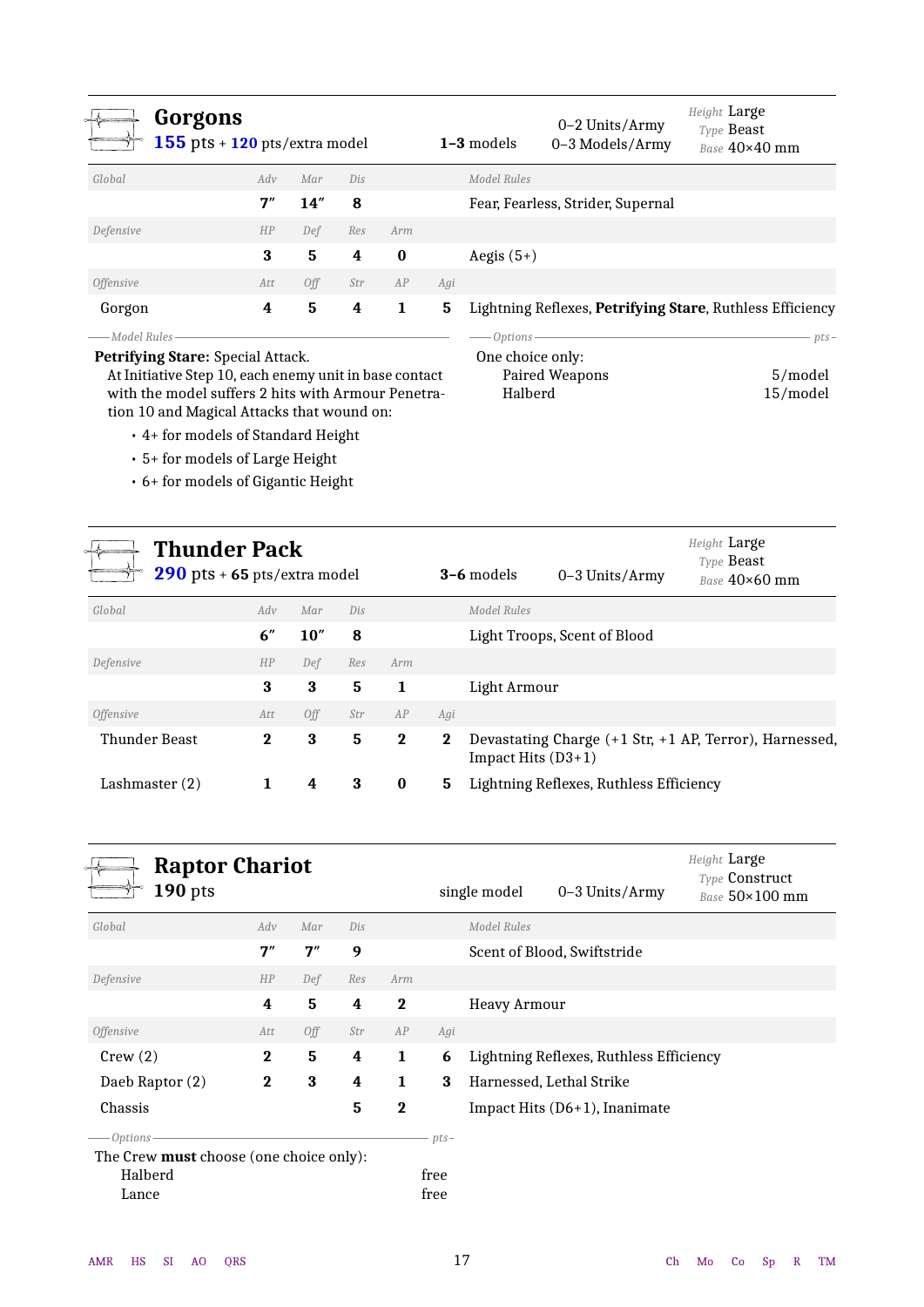<span id="page-17-0"></span>

| <b>Divine Altar</b><br><b>215</b> pts                                                           |          |      |     |             |            | single model                                                                     | $0-1$ Units/Army          | Height Large<br><b>Type Construct</b><br>Base $60\times100$ mm |  |
|-------------------------------------------------------------------------------------------------|----------|------|-----|-------------|------------|----------------------------------------------------------------------------------|---------------------------|----------------------------------------------------------------|--|
| Global                                                                                          | Adv      | Mar  | Dis |             |            | Model Rules                                                                      |                           |                                                                |  |
|                                                                                                 | 5''      | 10'' | 8   |             |            |                                                                                  | Frenzy, Towering Presence |                                                                |  |
| Defensive                                                                                       | HP       | Def  | Res | Arm         |            |                                                                                  |                           |                                                                |  |
|                                                                                                 | 5        | 5    | 5   | $\bf{2}$    |            | Aegis $(5+)$                                                                     |                           |                                                                |  |
| <i><b>Offensive</b></i>                                                                         | Att      | Off  | Str | AP          | Agi        |                                                                                  |                           |                                                                |  |
| Attendant (3)                                                                                   | $\bf{2}$ | 5    | 3   | $\mathbf 1$ | 5          | Battle Focus, Lightning Reflexes, Ruthless Efficiency,<br><b>Blades of Darag</b> |                           |                                                                |  |
| — Options -                                                                                     |          |      |     |             | $pts-$     |                                                                                  |                           |                                                                |  |
| <b>Must</b> choose (one choice only):<br><b>Effigy of Dread</b><br><b>Crucible of Slaughter</b> |          |      |     |             | free<br>85 |                                                                                  |                           |                                                                |  |
| – Optional Model Rules -                                                                        |          |      |     |             |            |                                                                                  |                           |                                                                |  |

### **Crucible of Slaughter:** Universal Rule.

The model gains **Not a Leader** and **War Platform**. It must be deployed in a unit, and it can never leave that unit voluntarily. In addition, the following elements gain the corresponding rules while in units within 12″ of a friendly Crucible of Slaughter:

• R&F model parts without Harnessed gain **Frenzy** and **Battle Focus**

• Temple Militants gain **Hatred**

#### **Effigy of Dread:** Universal Rule.

The model gains **Channel (3)**, **Fear**, **Fearless**, **Unbreakable**, Blades of Darag, and its Health Points are **set** to 6. The model cannot declare any Charges nor perform Pursuit Moves, and its Advance Rate and March Rate are **always** 0″, i.e. the model cannot perform any Advance Moves, March Moves, Magical Moves, nor Random Movement.

In addition, friendly units within 18″ of the model gain **Fear**. Enemy units within 18″ of the model cannot benefit from Rally Around the Flag for Fear Tests.

At the end of each friendly Magic Phase, the owner may discard up to 2 Veil Tokens from their Veil Token pool to increase the range of Effigy of Dread by 3″ for each discarded Veil Token. The effect lasts until the start of the next friendly Magic Phase.

<span id="page-17-1"></span>

| $\leftrightarrow$ Hunting Chariot |              |                | Height <b>Large</b>                            |
|-----------------------------------|--------------|----------------|------------------------------------------------|
| $\rightarrow$ 190 pts             | single model | 0–3 Units/Army | <b>Type Construct</b><br>Base $50\times100$ mm |

#### Hunting Chariot and Repeater Battery share the same 0–3 Units/Army limitation.

| Global                  | Adv | Mar        | Dis |          |     | Model Rules                                                                 |
|-------------------------|-----|------------|-----|----------|-----|-----------------------------------------------------------------------------|
|                         | 9'' | 9''        | 8   |          |     | Hunting Bolas, Swiftstride                                                  |
| Defensive               | HP  | Def        | Res | Arm      |     |                                                                             |
|                         | 4   | 4          | 4   | 2        |     | Light Armour                                                                |
| <i><b>Offensive</b></i> | Att | <b>Off</b> | Str | AP       | Agi |                                                                             |
| Crew(2)                 | 1   | 4          | 3   | $\bf{0}$ |     | 5 Lightning Reflexes, Ruthless Efficiency, Light Lance                      |
| Elven Horse (2)         | 1   | 3          | 3   | $\bf{0}$ | 4   | Harnessed                                                                   |
| Chassis                 |     |            | 5   | $\bf{2}$ |     | Impact Hits $(D6)$ , Inanimate, <b>Barbed Net Thrower <math>(3+)</math></b> |
|                         |     |            |     |          |     |                                                                             |

**Barbed Net Thrower:** Shooting Weapon.

Range 18″, Shots 4, Str 4, AP 2, **Quick to Fire**, **Reload!**. Units that suffer one or more hits from this weapon suffer −1 Agility and lose Swiftstride. The effects last until the start of the next friendly Player Turn.

*Model Rules*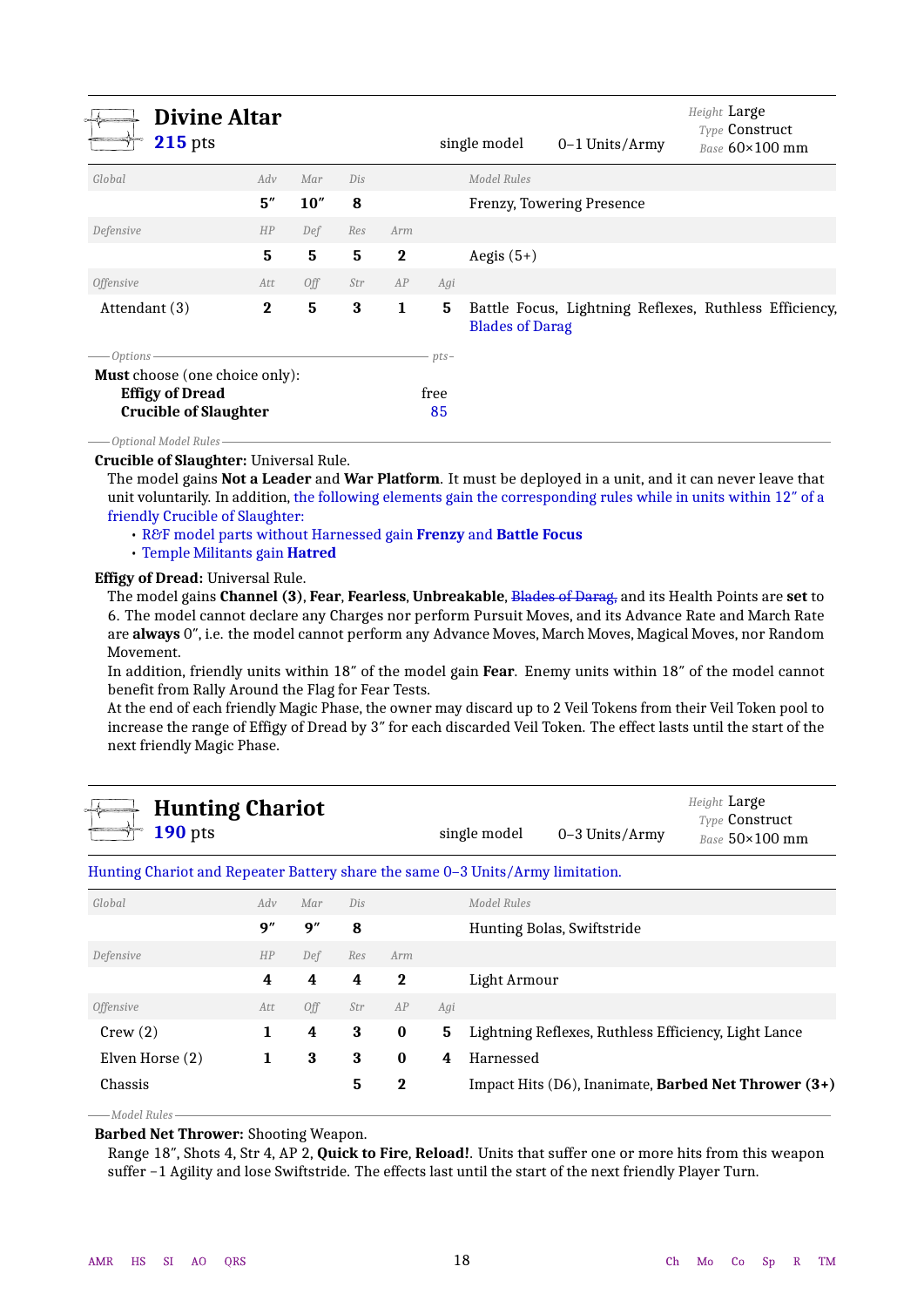<span id="page-18-3"></span>

| <b>Repeater Battery</b><br><b>200</b> pts                                      |          |     |     |          |     | single model                                                         | $0-3$ Units/Army | Height Standard<br><b>Type Construct</b><br>Base 60 mm round |  |
|--------------------------------------------------------------------------------|----------|-----|-----|----------|-----|----------------------------------------------------------------------|------------------|--------------------------------------------------------------|--|
| Hunting Chariot and Repeater Battery share the same 0-3 Units/Army limitation. |          |     |     |          |     |                                                                      |                  |                                                              |  |
| Global                                                                         | Adv      | Mar | Dis |          |     | Model Rules                                                          |                  |                                                              |  |
|                                                                                | 5''      | 5'' | 8   |          |     | War Machine                                                          |                  |                                                              |  |
| Defensive                                                                      | HP       | Def | Res | Arm      |     |                                                                      |                  |                                                              |  |
|                                                                                | 4        | 1   | 4   | $\bf{0}$ |     | Light Armour                                                         |                  |                                                              |  |
| <i><b>Offensive</b></i>                                                        | Att      | 0ff | Str | AP       | Agi |                                                                      |                  |                                                              |  |
| Crew                                                                           | $\bf{2}$ | 4   | 3   | $\bf{0}$ | 5   | Lightning Reflexes, Ruthless Efficiency, Daeb Bolt<br>Thrower $(3+)$ |                  |                                                              |  |

*Model Rules*

<span id="page-18-1"></span>**Daeb Bolt Thrower:** Artillery Weapon.

<span id="page-18-0"></span>Range 24″, Shots 8, Str 5, AP 2. Note that the model can move and shoot.

# **Raiders** (Max. 20%)

<span id="page-18-4"></span><span id="page-18-2"></span>

| <b>Black Cloaks</b><br>180 pts + 35 pts/extra model |     |      |     |          |              | $5-10$ models | $0-2$ Units/Army                               | Height Standard<br><b>Type Infantry</b><br>Base 20×20 mm |
|-----------------------------------------------------|-----|------|-----|----------|--------------|---------------|------------------------------------------------|----------------------------------------------------------|
| Global                                              | Adv | Mar  | Dis |          |              | Model Rules   |                                                |                                                          |
|                                                     | 5'' | 10'' | 8   |          |              |               | Hunting Bolas, Light Troops, Scout, Skirmisher |                                                          |
| Defensive                                           | HP  | Def  | Res | Arm      |              |               |                                                |                                                          |
|                                                     |     | 4    | 3   | $\bf{0}$ |              |               | Hard Target (1), Light Armour                  |                                                          |
| <i><b>Offensive</b></i>                             | Att | Off  | Str | AP       | Agi          |               |                                                |                                                          |
| <b>Black Cloak</b>                                  | 1   | 4    | 3   | $\bf{0}$ | 5            |               | Paired Weapons, Repeater Handbow [2] (3+)      | Lightning Reflexes, Poison Attacks, Ruthless Efficiency, |
| Command Group Options -<br>Champion                 |     |      |     |          | $pts-$<br>10 |               |                                                |                                                          |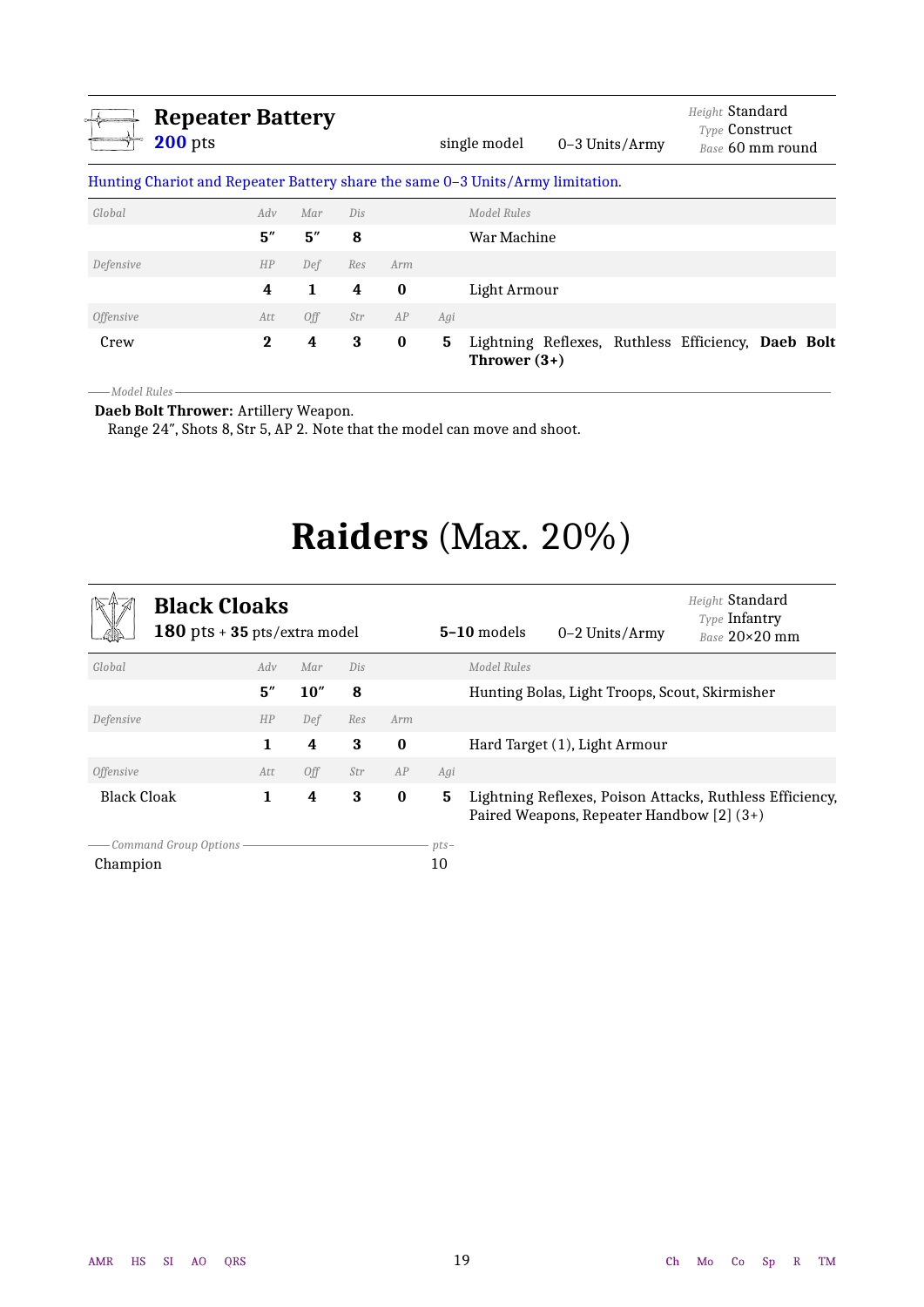# **The Menagerie** (Max. 30%)

<span id="page-19-1"></span><span id="page-19-0"></span>

|                  | <b>Kraken</b><br><b>385</b> pts                                                 |     |     |     |          |              | single model            | 0-3 Units/Army                                                   | Height Gigantic<br>Type Beast<br>Base 50×100 mm                                                                   |
|------------------|---------------------------------------------------------------------------------|-----|-----|-----|----------|--------------|-------------------------|------------------------------------------------------------------|-------------------------------------------------------------------------------------------------------------------|
| Global           |                                                                                 | Adv | Mar | Dis |          |              | <b>Model Rules</b>      |                                                                  |                                                                                                                   |
|                  |                                                                                 | 6"  | 12" | 8   |          |              | <b>Coastal Predator</b> |                                                                  |                                                                                                                   |
| Defensive        |                                                                                 | HP  | Def | Res | Arm      |              |                         |                                                                  |                                                                                                                   |
|                  |                                                                                 | 5   | 5   | 5   | 3        |              |                         | Distracting, Hard Target (1)                                     |                                                                                                                   |
| <b>Offensive</b> |                                                                                 | Att | Off | Str | AP       | Agi          |                         |                                                                  |                                                                                                                   |
| Kraken           |                                                                                 | 4   | 5   | 7   | 3        | 3            | Wounds (D3)             |                                                                  | Harnessed, Hatred (against Large, Gigantic), Multiple                                                             |
|                  | Lashmaster $(2)$                                                                | 1   | 4   | 3   | $\bf{0}$ | 5            |                         | Lightning Reflexes, Ruthless Efficiency                          |                                                                                                                   |
| — Options -      | Colossal Kraken* (0-1 Units/Army)<br>*Armies with one or more Beastmasters only |     |     |     |          | $pts-$<br>65 | mm.                     | -Optional Model Rules<br><b>Colossal Kraken: Universal Rule.</b> | The model gains +2 Health Points, 2 additional Lash-<br>masters, and its base size is changed to $100 \times 150$ |
|                  | <b>Hydra</b><br><b>415</b> pts                                                  |     |     |     |          |              | single model            | 0-3 Units/Army                                                   | Height Gigantic<br>Type Beast<br>Base 50×100 mm                                                                   |
| Global           |                                                                                 | Adv | Mar | Dis |          |              | <b>Model Rules</b>      |                                                                  |                                                                                                                   |
|                  |                                                                                 | 6'' | 12" | 8   |          |              | Cut one off             |                                                                  |                                                                                                                   |
| Defensive        |                                                                                 | HP  | Def | Res | Arm      |              |                         |                                                                  |                                                                                                                   |
|                  |                                                                                 | 6   | 4   | 5   | 3        |              | Fortitude $(5+)$        |                                                                  |                                                                                                                   |
| Offensive        |                                                                                 | Att | Off | Str | AP       | Agi          |                         |                                                                  |                                                                                                                   |
| Hydra            |                                                                                 | 5   | 4   | 5   | $\bf{2}$ | $\bf{2}$     | Rage                    |                                                                  | Breath Attack (Str 3, AP 2), Harnessed, Poison Attacks,                                                           |

*Model Rules*

**Cut one off…:** Universal Rule.

For each successful Fortitude Save roll of a natural '6', the model disregards another simultaneously suffered wound. If there aren't enough simultaneously suffered wounds to disregard, the model immediately Recovers 1 Health Point instead.

<span id="page-19-2"></span>Lashmaster (2) **1 4 3 0 5** Lightning Reflexes, Ruthless Efficiency

**Rage:** Attack Attribute – Close Combat.

Whenever the model loses a Health Point, it gains +1 Attack Value. Whenever it gains a Health Point, it suffers −1 Attack Value.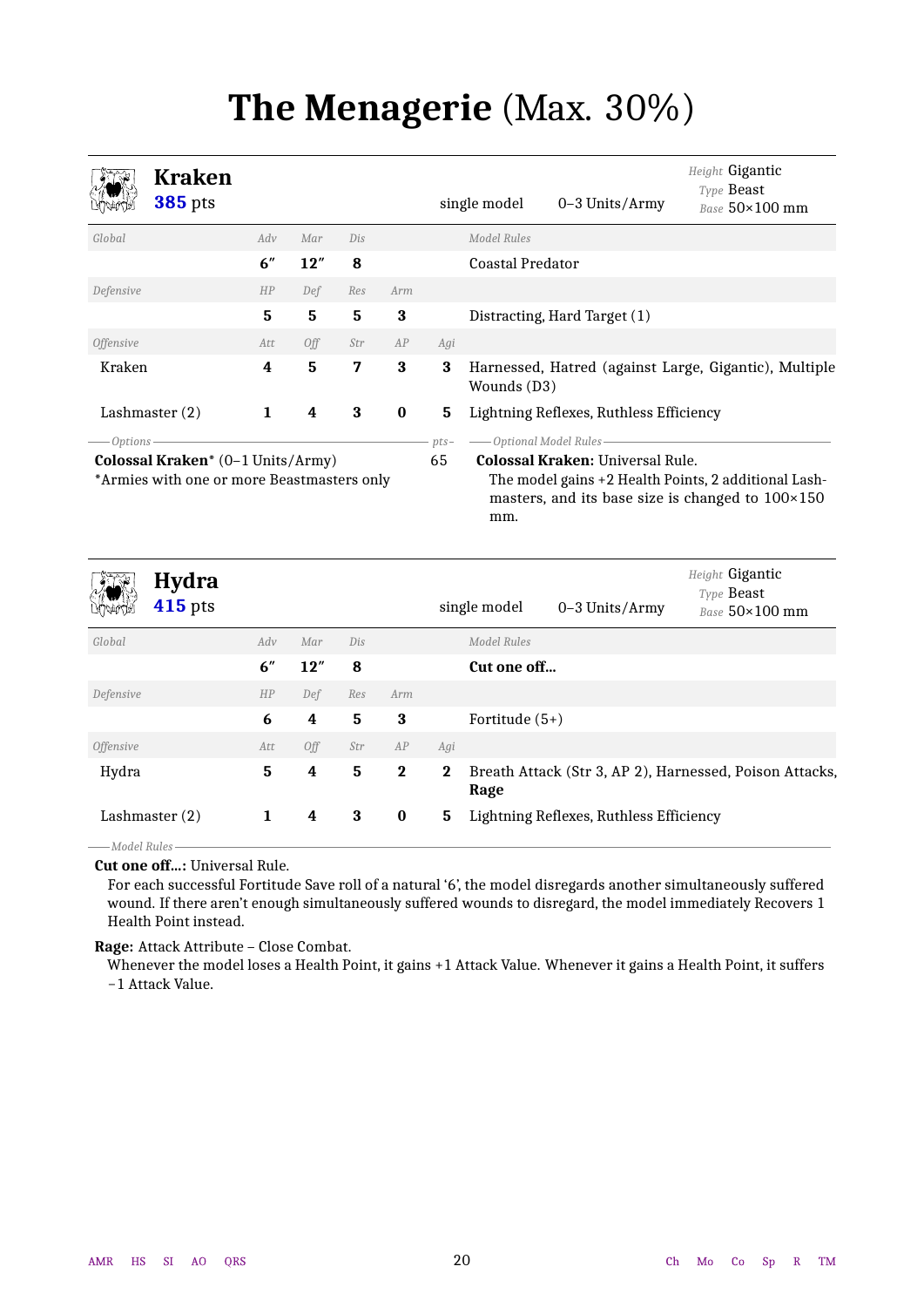<span id="page-20-0"></span>

|                  | <b>Mist Leviathan</b><br><b>245</b> pts |          |            |     |          |     | single model | 0-2 Units/Army                          | Height Gigantic<br>Type Beast<br>Base 100×100 mm      |
|------------------|-----------------------------------------|----------|------------|-----|----------|-----|--------------|-----------------------------------------|-------------------------------------------------------|
| Global           |                                         | Adv      | Mar        | Dis |          |     | Model Rules  |                                         |                                                       |
|                  | Ground<br>Fly                           | 2"<br>7" | 4''<br>14" | 8   |          |     |              |                                         | Fly (7", 14"), Light Troops, Under the Cover of Mists |
| Defensive        |                                         | HP       | Def        | Res | Arm      |     |              |                                         |                                                       |
|                  |                                         | 8        | 3          | 5   | $\bf{0}$ |     | Distracting  |                                         |                                                       |
| <i>Offensive</i> |                                         | Att      | Off        | Str | AP       | Agi |              |                                         |                                                       |
| Mist Leviathan   |                                         | 4        | 3          | 4   | 3        | 3   | Harnessed    |                                         |                                                       |
| Lashmaster $(4)$ |                                         | 1        | 4          | 3   | $\bf{0}$ | 5   |              | Lightning Reflexes, Ruthless Efficiency |                                                       |

*Model Rules*

**Under the Cover of Mists:** Universal Rule.

Enemy units within 8″ of one or more Mist Leviathans suffer −1 to hit for Shooting Attacks. In addition, during the first Game Turn, friendly Infantry units gain Hard Target (1) while within 8″ of one or more Mist Leviathans.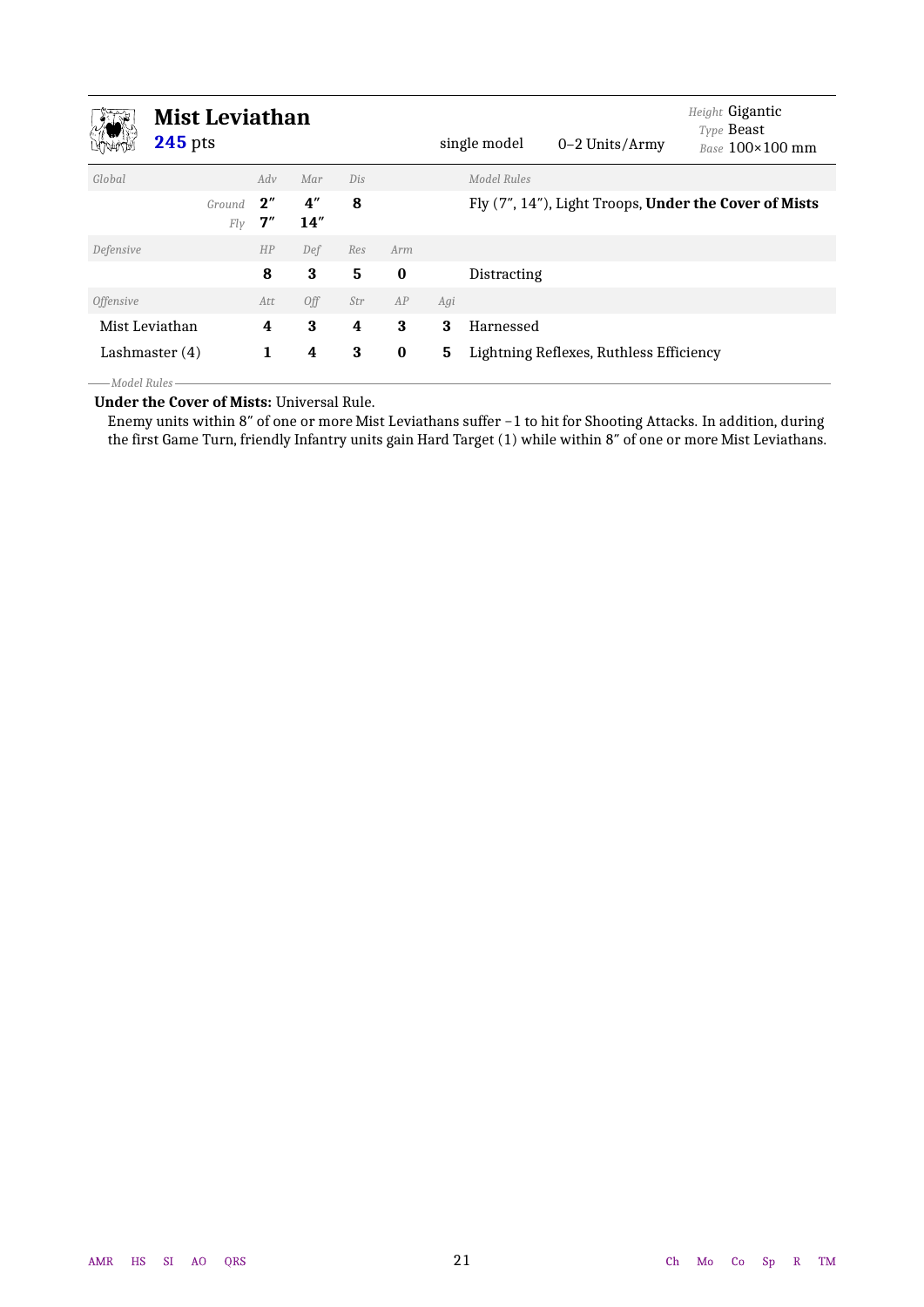# **Quick Reference Sheet**

### <span id="page-21-0"></span>**Characters**

| <b>Dread Prince</b>     | Adv | 5'' | $Mar$ 10" |                | Dis | 9  |     |          |     |   |                                                                                                                                                     |
|-------------------------|-----|-----|-----------|----------------|-----|----|-----|----------|-----|---|-----------------------------------------------------------------------------------------------------------------------------------------------------|
| Standard, Infantry      | HP  | 3   | Def       | 7              | Res | 3  | Arm | $\bf{0}$ |     |   | Heavy Armour                                                                                                                                        |
| <b>Dread Prince</b>     | Att | 4   | Off       | 8              | Str | 4  | AP  | 1        | Agi | 8 | Deadly Riposte, Lightning Reflexes, Ruthless Efficiency                                                                                             |
| <b>Beastmaster</b>      | Adv | 5'' | Mar       | 10''           | Dis | 9  |     |          |     |   | Willbreaker's Craft                                                                                                                                 |
| Standard, Infantry      | HP  | 3   | Def       | 5              | Res | 3  | Arm | $\bf{0}$ |     |   | Cannot be Stomped, Heavy Armour, Kraken's Hide                                                                                                      |
| Beastmaster             | Att | 4   | 0ff       | 5              | Str | 4  | AP  | 1        | Agi | 7 | Lightning Reflexes, Ruthless Efficiency                                                                                                             |
| <b>Silexian Officer</b> | Adv | 5'' | Mar       | 10''           | Dis | 10 |     |          |     |   | Academy Training, Tactician                                                                                                                         |
| Standard, Infantry      | HP  | 3   | Def       | 6              | Res | 3  | Arm | - 0      |     |   | <b>Heavy Armour</b>                                                                                                                                 |
| Silexian Officer        | Att | 3   | Off       | 6              | Str | 4  | AP  | 1        | Agi | 7 | Lightning Reflexes, Ruthless Efficiency                                                                                                             |
| <b>Temple Exarch</b>    | Adv | 5″  | $Mar$ 10" |                | Dis | 9  |     |          |     |   | Fearless, Professional Courtesy, Wizard Apprentice                                                                                                  |
| Standard, Infantry      | HP  | 3   | Def       | 5              | Res | 3  | Arm | $\bf{0}$ |     |   | Aegis (4+, against Melee Attacks), Heavy Armour                                                                                                     |
| Temple Exarch           | Att | 3   | 0ff       | 5              | Str | 4  | AP  | 1        | Agi | 6 | Battle Focus, Lightning Reflexes, Ruthless Efficiency                                                                                               |
| <b>Warlock Outcast</b>  | Adv | 5'' | Mar       | 10''           | Dis | 9  |     |          |     |   | Irresistible Will, Mistrusted, Not a Leader, Wizard Adept                                                                                           |
| Standard, Infantry      | HP  | 3   | Def       | $\overline{4}$ | Res | 3  | Arm | $\bf{0}$ |     |   |                                                                                                                                                     |
| <b>Warlock Outcast</b>  | Att | 1   | 0ff       | 4              | Str | 3  | AP  | $\bf{0}$ | Agi | 5 | Lightning Reflexes, Ruthless Efficiency                                                                                                             |
| <b>Silent Assassin</b>  | Adv | 5'' | Mar       | 10''           | Dis | 9  |     |          |     |   | Not a Leader, Professional Courtesy, Strike from the Shadows                                                                                        |
| Standard, Infantry      | HP  | 3   | Def       | 7              | Res | 3  | Arm | $\bf{0}$ |     |   |                                                                                                                                                     |
| Silent Assassin         | Att | 3   | Off       | 7              | Str | 4  | AP  | 3        | Agi | 9 | Artistry of Death, Lightning Reflexes, Multiple Wounds (2,<br>against Characters), Poison Attacks, Paired Weapons, Repeater<br>Handbow $[3]$ $(2+)$ |

### **Character Mounts**

| <b>Elven Horse</b>       | Adv | 9''                      | Mar       | 18''                     | Dis |                |           |              |     |                          |                                                                      |
|--------------------------|-----|--------------------------|-----------|--------------------------|-----|----------------|-----------|--------------|-----|--------------------------|----------------------------------------------------------------------|
| Standard, Cavalry        | HP  | C                        | Def       | C                        | Res | $\mathfrak{c}$ | Arm $C+1$ |              |     |                          |                                                                      |
| Elven Horse              | Att | 1                        | Off       | 3                        | Str | 3              | AP        | $\bf{0}$     | Agi | 4                        | Harnessed                                                            |
| <b>Daeb Raptor</b>       | Adv | 7''                      |           | $Mar$ 14"                | Dis | C              |           |              |     |                          | Scent of Blood                                                       |
| Standard, Cavalry        | HP  | $\mathfrak{c}$           | Def       | $\mathfrak{c}$           | Res | $\mathfrak{c}$ | Arm $C+2$ |              |     |                          |                                                                      |
| Daeb Raptor              | Att | $\bf{2}$                 | Off       | 3                        | Str | 4              | AP        | 1            | Agi | 3                        | Harnessed, Lethal Strike                                             |
| <b>Blackmane Pegasus</b> | Adv | 7''                      | Mar       | 14''                     | Dis | $\mathbf c$    |           |              |     |                          | Fly $(8", 16")$ , Light Troops                                       |
| Large, Cavalry           | HP  | C                        | Def       | $\mathfrak{c}$           | Res | 4              | Arm $C+1$ |              |     |                          | Hard Target (1)                                                      |
| Blackmane Pegasus        | Att | $\bf{2}$                 | Off       | 4                        | Str | 4              | AP        | 1            | Agi | 4                        | Devastating Charge $(+1 \, \text{Str}, +1 \, \text{Ap})$ , Harnessed |
| <b>Raptor Chariot</b>    | Adv | 7"                       | Mar       | 7''                      | Dis | $\mathbf{c}$   |           |              |     |                          | Scent of Blood, Swiftstride                                          |
| Large, Construct         | HP  | 4                        | Def       | $\mathfrak c$            | Res | 4              | Arm $C+2$ |              |     |                          |                                                                      |
| Daeb Raptor (2)          | Att | $\bf{2}$                 | Off       | 3                        | Str | 4              | AP        | 1            | Agi | 3                        | Harnessed, Lethal Strike                                             |
| Chassis                  | Att | $\overline{\phantom{a}}$ | Off       | $\overline{\phantom{a}}$ | Str | 5              | AP        | $\mathbf{2}$ | Agi | $\overline{\phantom{a}}$ | Impact Hits $(D6+1)$ , Inanimate                                     |
| <b>Manticore</b>         | Adv | 6"                       | $Mar$ 12" |                          | Dis | C              |           |              |     |                          | Fear, Fly (8", 16"), Light Troops, Scent of Blood, Solitary          |
| Large, Cavalry           | HP  | 4                        | Def       | C                        | Res | 5              | Arm $C+1$ |              |     |                          |                                                                      |
| Manticore                | Att | 4                        | Off       | 5                        | Str | 5              | AP        | $\bf{2}$     | Agi | 5                        | Harnessed, Lethal Strike                                             |
| <b>Imperious Dragon</b>  | Adv | 6''                      | $Mar$ 12" |                          | Dis | C              |           |              |     |                          | Fly (7", 14"), Light Troops, Meeting of Minds                        |
| Gigantic, Beast          | HP  | 6                        | Def       | 5                        | Res | 6              | $Arm \t4$ |              |     |                          |                                                                      |
| <b>Imperious Dragon</b>  | Att | 5                        | Off       | 5                        | Str | 6              | AP        | 3            | Agi | 3                        | Breath Attack (Str 4, AP 1, Flaming Attacks), Harnessed              |

### **Core**

| <b>Silexian Spears</b>  | Adv       | 5″  | Mar $10''$ |                | Dis | - 8 |         |          | "          |    | Academy Training, Scoring                                                                      |
|-------------------------|-----------|-----|------------|----------------|-----|-----|---------|----------|------------|----|------------------------------------------------------------------------------------------------|
| Standard, Infantry      | HP        | 1   | Def        | $\overline{4}$ | Res | 3   | $Arm$ 0 |          |            |    | Light Armour, Shield                                                                           |
| Silexian Spear          | Att       |     | Off        | 4              | Str | 3   | AP      | $\bf{0}$ | Agi        | 5  | Lightning Reflexes, Ruthless Efficiency, Spear                                                 |
| <b>Temple Militants</b> | Adv       | 5″  | Mar $10''$ |                | Dis | - 8 |         |          | $\nabla z$ |    | Fearless, Frenzy, Scoring                                                                      |
| Standard, Infantry      | <b>HP</b> | 1   | Def        | 3              | Res | 3   | $Arm$ 0 |          |            |    | <b>Light Armour</b>                                                                            |
| Temple Militant         | Att.      |     | 0ff        | 4              | Str | 3   | AP      | $\bf{0}$ | Agi        | -5 | Battle Focus, Fight in Extra Rank, Lightning Reflexes, Ruthless<br>Efficiency, Blades of Darag |
| <b>Raiding Party</b>    | Adv       | .5″ | Mar $10''$ |                | Dis | - 8 |         |          | 123        |    | Hunting Bolas, Light Troops, Ruthless Slavers                                                  |
| Standard, Infantry      | <b>HP</b> | 1   | Def        | $\overline{4}$ | Res | 3   | $Arm$ 0 |          |            |    | Light Armour                                                                                   |
| Dread Raider            | Att       |     | 0ff        | 4              | Str | 3   | AP      | $\bf{0}$ | Agi        | 5  | Lightning Reflexes, Ruthless Efficiency                                                        |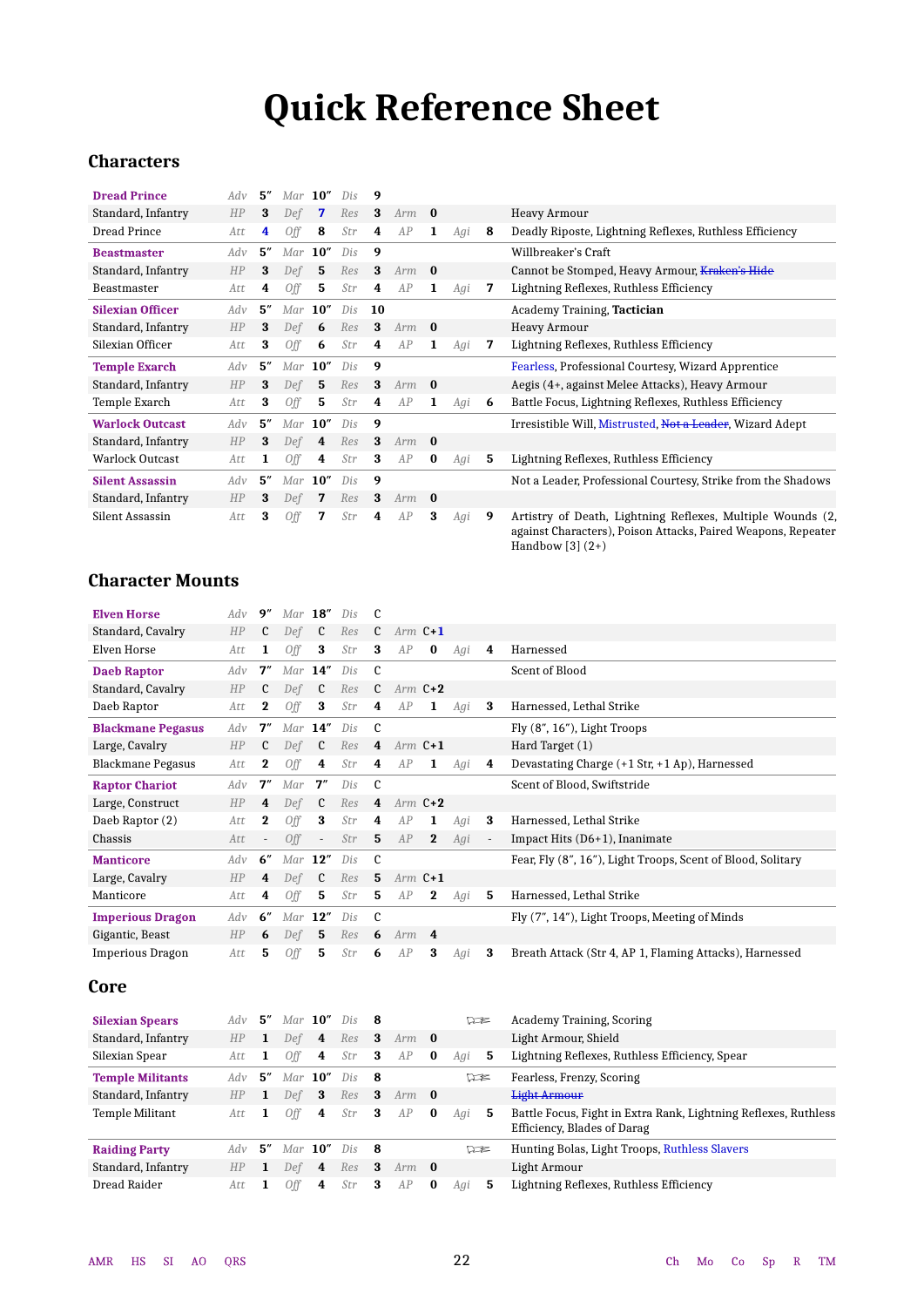| <b>Silexian Auxiliaries</b> | Adv | 5"           |            | Mar $10''$     | Dis | 8 |     |                  |     | 75  | Academy Training, Scoring, Suppressing Volley                                       |
|-----------------------------|-----|--------------|------------|----------------|-----|---|-----|------------------|-----|-----|-------------------------------------------------------------------------------------|
| Standard, Infantry          | HP  | 1            | Def        | 4              | Res | 3 | Arm | $\bf{0}$         |     |     | Light Armour, Shield                                                                |
| Silexian Auxiliary          | Att | 1            | Off        | 4              | Str | 3 | AP  | $\bf{0}$         | Agi | 5   | Lightning Reflexes, March and Shoot, Ruthless Efficiency,<br>Repeater Crossbow (3+) |
| <b>Shadow Riders</b>        | Adv | 9''          | Mar        | 18''           | Dis | 8 |     |                  |     |     | Feigned Flight, Hunting Bolas, Light Troops, Vanguard                               |
| Standard, Cavalry           | HP  | 1            | Def        | 4              | Res | 3 | Arm | $\mathbf{1}$     |     |     | Light Armour, Shield                                                                |
| Shadow Rider                | Att | 1            | Off        | 4              | Str | 3 | AP  | $\bf{0}$         | Agi | 5   | Lightning Reflexes, Ruthless Efficiency, Light Lance                                |
| Elven Horse                 | Att | 1            | Off        | 3              | Str | 3 | AP  | $\bf{0}$         | Agi | 4   | Harnessed                                                                           |
| <b>Special</b>              |     |              |            |                |     |   |     |                  |     |     |                                                                                     |
| <b>Warlock Acolytes</b>     | Adv | 9"           |            | $Mar$ 18"      | Dis | 8 |     |                  |     |     | Light Troops, Wizard Conclave                                                       |
| Standard, Cavalry           | HP  | 1            | Def        | 4              | Res | 3 | Arm | 1                |     |     | Aegis (4+, against Melee Attacks), Aegis (5+), Light Armour                         |
| Acolyte                     | Att | 1            | Off        | 4              | Str | 4 | AP  | 1                | Agi | 5   | Lightning Reflexes, Ruthless Efficiency, Blades of Darag                            |
| Elven Horse                 | Att | 1            | Off        | 3              | Str | 3 | AP  | $\bf{0}$         | Agi | 4   | Harnessed                                                                           |
| <b>Dread Knights</b>        | Adv | 7″           |            | $Mar$ $14"$    | Dis | 9 |     |                  |     | 75  | Scent of Blood, Scoring                                                             |
| Standard, Cavalry           | HP  | 1            | Def        | 5              | Res | 3 | Arm | $\mathbf 2$      |     |     | Heavy Armour, Shield                                                                |
| Dread Knight                | Att | $\bf{2}$     | Off        | 5              | Str | 4 | AP  | 1                | Agi | 6   | Lightning Reflexes, Ruthless Efficiency                                             |
| Daeb Raptor                 | Att | $\bf{2}$     | Off        | 3              | Str | 4 | AP  | 1                | Agi | 3   | Harnessed, Lethal Strike                                                            |
| <b>Obsidian Guard</b>       | Adv | 5''          |            | $Mar$ 10"      | Dis | 9 |     |                  |     | 12€ | Academy Training, Scoring, Will of the Senate                                       |
| Standard, Infantry          | HP  | $\mathbf{1}$ | Def        | 6              | Res | 3 | Arm | $\bf{0}$         |     |     | <b>Heavy Armour</b>                                                                 |
| Obsidian Guard              | Att | 2            | Off        | 6              | Str | 3 | AP  | 1                | Agi | 6   | Lightning Reflexes, Ruthless Efficiency, Halberd                                    |
|                             |     |              |            |                |     |   |     |                  |     |     |                                                                                     |
| <b>Iudicators</b>           | Adv | 5''          | Mar        | 10''           | Dis | 8 |     |                  |     | 75  | Scoring                                                                             |
| Standard, Infantry          | HP  | 1            | Def        | 5              | Res | 3 | Arm | $\bf{0}$         |     |     | <b>Heavy Armour</b>                                                                 |
| Judicator                   | Att | 1            | Off        | 5              | Str | 3 | AP  | 2                | Agi | 5   | Artistry of Death, Hatred, Lightning Reflexes, Great Weapon                         |
| <b>Harpies</b>              | Adv | 5''          |            | $Mar$ 10"      | Dis | 6 |     |                  |     |     | Fly (10", 18"), Insignificant, Light Troops, Scent of Blood,<br>Skirmisher          |
| Standard, Beast             | HP  | 1            | Def        | 3              | Res | 3 | Arm | $\bf{0}$         |     |     | Hard Target (1)                                                                     |
| Harpy                       | Att | $\bf{2}$     | <b>Off</b> | 3              | Str | 4 | AP  | $\bf{0}$         | Agi | 4   | Devastating Charge (+1 Att)                                                         |
| <b>Gorgons</b>              | Adv | 7″           |            | $Mar$ 14"      | Dis | 8 |     |                  |     |     | Fear, Fearless, Strider, Supernal                                                   |
| Large, Beast                | HP  | 3            | Def        | 5              | Res | 4 | Arm | $\bf{0}$         |     |     | Aegis $(5+)$                                                                        |
| Gorgon                      | Att | 4            | Off        | 5              | Str | 4 | AP  | 1                | Agi | 5   | Lightning Reflexes, Petrifying Stare, Ruthless Efficiency                           |
| <b>Thunder Pack</b>         | Adv | 6''          | Mar        | 10''           | Dis | 8 |     |                  |     |     | Light Troops, Scent of Blood                                                        |
| Large, Beast                | HP  | 3            | Def        | 3              | Res | 5 | Arm | $\mathbf{1}$     |     |     | Light Armour                                                                        |
| Thunder Beast               | Att | 2            | Off        | 3              | Str | 5 | AP  | $\bf{2}$         | Agi | 2   | Devastating Charge (+1 Str, +1 AP, Terror), Harnessed, Impact                       |
|                             |     |              |            |                |     |   |     |                  |     |     | Hits $(D3+1)$                                                                       |
| Lashmaster $(2)$            | Att | 1            | Off        | 4              | Str | 3 | AP  | $\bf{0}$         | Agi | 5   | Lightning Reflexes, Ruthless Efficiency                                             |
| <b>Raptor Chariot</b>       | Adv | 7''          | Mar        | 7''            | Dis | 9 |     |                  |     |     | Scent of Blood, Swiftstride                                                         |
| Large, Construct            | HP  | 4            | Def        | 5              | Res | 4 | Arm | $\mathbf 2$      |     |     | <b>Heavy Armour</b>                                                                 |
| Crew(2)                     | Att | 2            | Off        | 5              | Str | 4 | AP  | 1                | Agi | 6   | Lightning Reflexes, Ruthless Efficiency                                             |
| Daeb Raptor (2)             | Att | $\mathbf{2}$ | Off        | 3              | Str | 4 | AP  | $\mathbf{1}$     | Agi | 3   | Harnessed, Lethal Strike                                                            |
| Chassis                     |     |              |            |                | Str | 5 | AP  | $\mathbf{2}$     | Agi |     | Impact Hits (D6+1), Inanimate                                                       |
| <b>Divine Altar</b>         | Adv | 5''          | $Mar$ 10"  |                | Dis | 8 |     |                  |     |     | Frenzy, Towering Presence                                                           |
| Large, Construct            | HP  | 5            | Def        | 5              | Res | 5 | Arm | $\boldsymbol{2}$ |     |     | Aegis $(5+)$                                                                        |
| Attendant (3)               | Att | $\mathbf 2$  | Off        | 5              | Str | 3 | AP  | $\mathbf{1}$     | Agi | 5   | Battle Focus, Lightning Reflexes, Ruthless Efficiency, Blades of<br>Darag           |
| <b>Hunting Chariot</b>      | Adv | 9"           | Mar        | 9''            | Dis | 8 |     |                  |     |     | Hunting Bolas, Swiftstride                                                          |
| Large, Construct            | HP  | 4            | Def        | 4              | Res | 4 | Arm | $\bf{2}$         |     |     | Light Armour                                                                        |
| Crew(2)                     | Att | 1            | Off        | 4              | Str | 3 | AP  | $\bf{0}$         | Agi | 5   | Lightning Reflexes, Ruthless Efficiency, Light Lance                                |
| Elven Horse (2)             | Att | 1            | Off        | 3              | Str | 3 | AP  | $\bf{0}$         | Agi | 4   | Harnessed                                                                           |
| Chassis                     |     |              |            |                | Str | 5 | AP  | $\bf{2}$         | Agi |     | Impact Hits (D6), Inanimate, Barbed Net Thrower $(3+)$                              |
| <b>Repeater Battery</b>     | Adv | 5″           | Mar        | 5''            | Dis | 8 |     |                  |     |     | War Machine                                                                         |
| Standard, Construct         | HP  | 4            | Def        | 1              | Res | 4 | Arm | $\bf{0}$         |     |     | Light Armour                                                                        |
| Crew                        | Att | 2            | Off        | 4              | Str | 3 | AP  | $\bf{0}$         | Agi | 5   | Lightning Reflexes, Ruthless Efficiency, Daeb Bolt Thrower (3+)                     |
| <b>Raiders</b>              |     |              |            |                |     |   |     |                  |     |     |                                                                                     |
| <b>Black Cloaks</b>         | Adv | 5″           |            | Mar $10''$ Dis |     | 8 |     |                  |     |     | Hunting Bolas, Light Troops, Scout, Skirmisher                                      |
| Standard, Infantry          | HP  | 1            | Def        | 4              | Res | 3 | Arm | $\bf{0}$         |     |     | Hard Target (1), Light Armour                                                       |
| <b>Black Cloak</b>          | Att | 1            | <b>Off</b> | 4              | Str | 3 | AP  | $\bf{0}$         | Agi | 5   | Lightning Reflexes, Poison Attacks, Ruthless Efficiency, Paired                     |
|                             |     |              |            |                |     |   |     |                  |     |     | Weapons, Repeater Handbow [2] (3+)                                                  |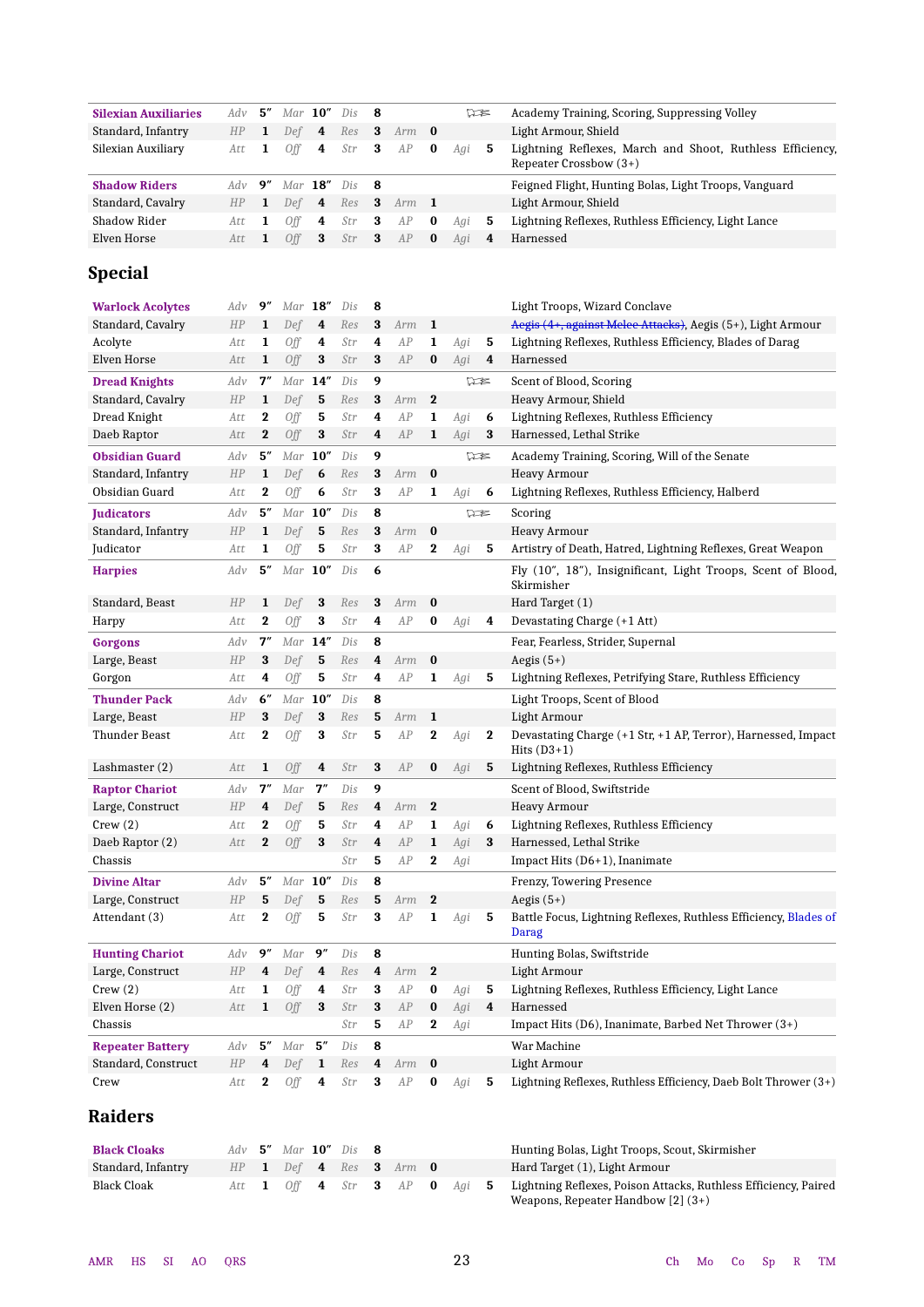### **The Menagerie**

| <b>Kraken</b>         | Adv  | 6" | $Mar$ 12"  |     | Dis | -8  |         |             |     |          | Coastal Predator                                                           |
|-----------------------|------|----|------------|-----|-----|-----|---------|-------------|-----|----------|----------------------------------------------------------------------------|
| Gigantic, Beast       | HP   | 5  | Def        | 5   | Res | 5.  | Arm     | - 3         |     |          | Distracting, Hard Target (1)                                               |
| Kraken                | Att  | 4  | 0ff        | 5   | Str | 7   | AP      | 3           | Agi | 3        | Gigantic),<br>Harnessed, Hatred (against Large,<br>Multiple<br>Wounds (D3) |
| Lashmaster $(2)$      | Att  | 1  | 0ff        | 4   | Str | 3   | AP      | $\bf{0}$    | Agi | 5        | Lightning Reflexes, Ruthless Efficiency                                    |
| <b>Hydra</b>          | Adv  | 6″ | Mar        | 12" | Dis | - 8 |         |             |     |          | Cut one off                                                                |
| Gigantic, Beast       | HP   | 6  | Def        | 4   | Res | 5.  | $Arm$ 3 |             |     |          | Fortitude $(5+)$                                                           |
| Hydra                 | Att  | 5. | 0ff        | 4   | Str | 5   | AP      | $\mathbf 2$ | Agi | $\bf{2}$ | Breath Attack (Str 3, AP 2), Harnessed, Poison Attacks, Rage               |
| Lashmaster $(2)$      | Att. | 1  | 0ff        | 4   | Str | 3   | AP      | $\bf{0}$    | Agi | 5        | Lightning Reflexes, Ruthless Efficiency                                    |
| <b>Mist Leviathan</b> | Adv  | 2" | Mar        | 4″  | Dis | - 8 |         |             |     |          | Fly (7", 14"), Light Troops, Under the Cover of Mists                      |
| Gigantic, Beast       | HP   | 8  | Def        | -3  | Res | 5   | $Arm$ 0 |             |     |          | Distracting                                                                |
| Mist Leviathan        | Att  | 4  | <b>Off</b> | 3   | Str | 4   | AP      | 3           | Agi | 3        | Harnessed                                                                  |
| Lashmaster $(4)$      | Att  | 1  | <b>Off</b> | 4   | Str | 3   | AP      | $\bf{0}$    | Agi | 5        | Lightning Reflexes, Ruthless Efficiency                                    |

## **Shooting Weapons**

| <b>Name</b>          | <b>Artillerv</b>         | Range | Str | AP             | <b>Shots</b>   | Rules                                             |
|----------------------|--------------------------|-------|-----|----------------|----------------|---------------------------------------------------|
| Repeater Crossbow    | $\overline{\phantom{a}}$ | 18"   | 3   | $\overline{0}$ | $\overline{2}$ | +1 AP at Short Range                              |
| Repeater Handbow [X] | ۰                        | 12"   | 3   | $\Omega$       | X              | Accurate<br>Quick to Fire<br>+1 AP at Short Range |
| Barbed Net Thrower   | -                        | 18"   | 4   | $\overline{2}$ | 4              | Quick to Fire<br>Reload!                          |
| Daeb Bolt Thrower    | ۰                        | 24''  | 5   | 2              | 8              | Can move and shoot                                |

## **Aim Table**

| Name                     | Aim  | <b>Shooting Model</b>            |
|--------------------------|------|----------------------------------|
| Repeater Handbow [3]     | $2+$ | Silent Assassin                  |
| Repeater Handbow [2]     | $3+$ | <b>Black Cloak</b>               |
| Repeater Handbow [2]     | $4+$ | Corsair                          |
| <b>Repeater Crossbow</b> | $3+$ | Silexian Auxiliary, Shadow Rider |
| Barbed Net Thrower       | $3+$ | <b>Hunting Chariot</b>           |
| Daeb Bolt Thrower        | $3+$ | <b>Repeater Battery</b>          |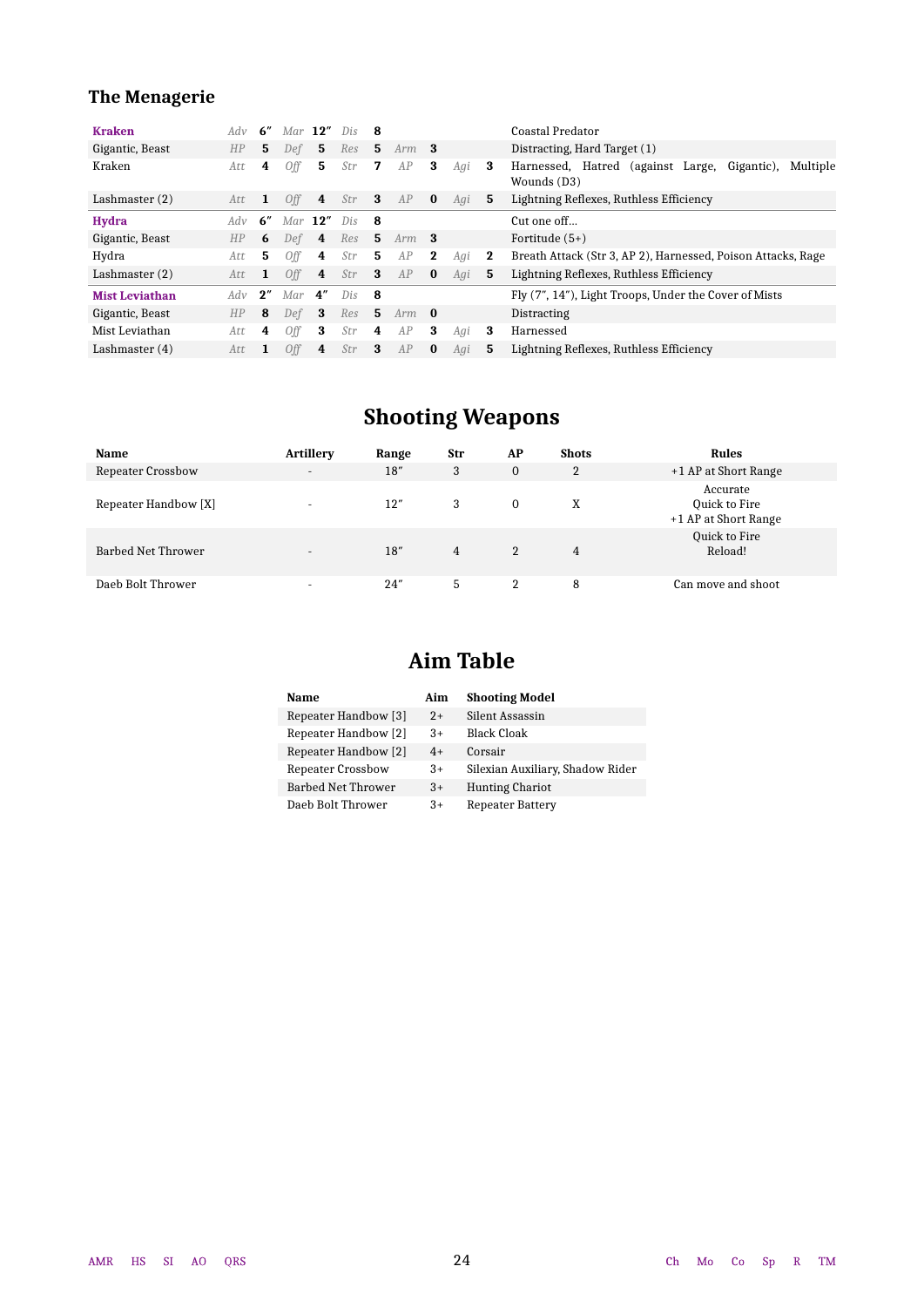# **Changelog**

### <span id="page-24-0"></span>**2022 beta 2 Hotfix 1**

- Moithir's Mirror, rewording
- Ring of the Obsidian Thrones, specified that it works only for friendly models
- Corsair, clarification
- Academy Training, is now also triggered by unit with Academy Training that does not count as academy trained

### **2022 beta 2**

### **Clarifications**

- Artistry of Death, specified that does not stack with Ruthless Efficiency
- Executioner's Icon, the specification about Ruthless Efficiency is now redundant

### **Design Changes**

- Academy Training, now works only if the unit is entirely composed of infantry models
- Coastal Predator, now also grant Strider Water
- Kraken's Hide, now also grant Coastal Predator
- Blades of Darag, now set the Str of the attacks with it to 5 if target of a friendly spell
- Crippling Frost, reworked, now give -2 Ds to enemy units in contact with the bearer
- Mastery of Slaughter, reworked, now it's a proper Daeb weapon
- Moithir's Mirror, reworked, now gives 5+ aegis in melee and inflict Str 4 Ap2 hits if the bearer is targeted in combat
- Ring of the Obsidian Thrones, now gives minimized to panic and break tests within 6″
- Seal of the 9<sup>th</sup> Fleet, now provides academy training to the unit of the model
- Dread Prince, loses 1 attack, gain the option of taking Kraken's Hide, Deadly reposte counterattack are now at Agi step 0
- Beastmaster, loses Kraken's Hide, gain the option of taking a great weapon
- Silexian Officer, Tactician now gives the benefit of Academy Training to Academy units that he is joned to or that are in his commanding presence, also gain access to great weapon
- Temple Exarch, gain Fearless, gain access to spear and great weapon, now the adept option gives Frenzy and Battle focus to the unit joined, or Hatred to temple militants
- Warlock Outcast, Lose Not a Leader and Gain Mistrusted, Irresistibile Will now give -2 to dispel for spells casted with 4 or more dices cap the casting bonuses to +1
- Elven Horse, only gives C+1 in armour
- Raiding Party, heavily reworked, max model per unit increased to 30, now cause fear in Standard Infantry and Cavalry, Beast Breaker gives cannot be stomped to joined characters, Corsair give maximized to fear test caused by their rule and gain Coastal Predator through Kraken Hide
- Silexian Auxiliaries, now if they use Suppressing Volley they can't shoot in the same round
- Shadow Riders, they are now core but if they take repeater crossbows they count only for Raiders
- Warlock Acolytes lose their Aegis 4+ in melee
- Divine Altar, now has always Blades of Darag, the Crucibile now gives Frenzy and Battle Focus to friendly R&F models within 12″
- Hunting Chariot and Repeater Battery now are in special (there is no Destroyer Categoury anymore) and they share the same 0-3 limitation